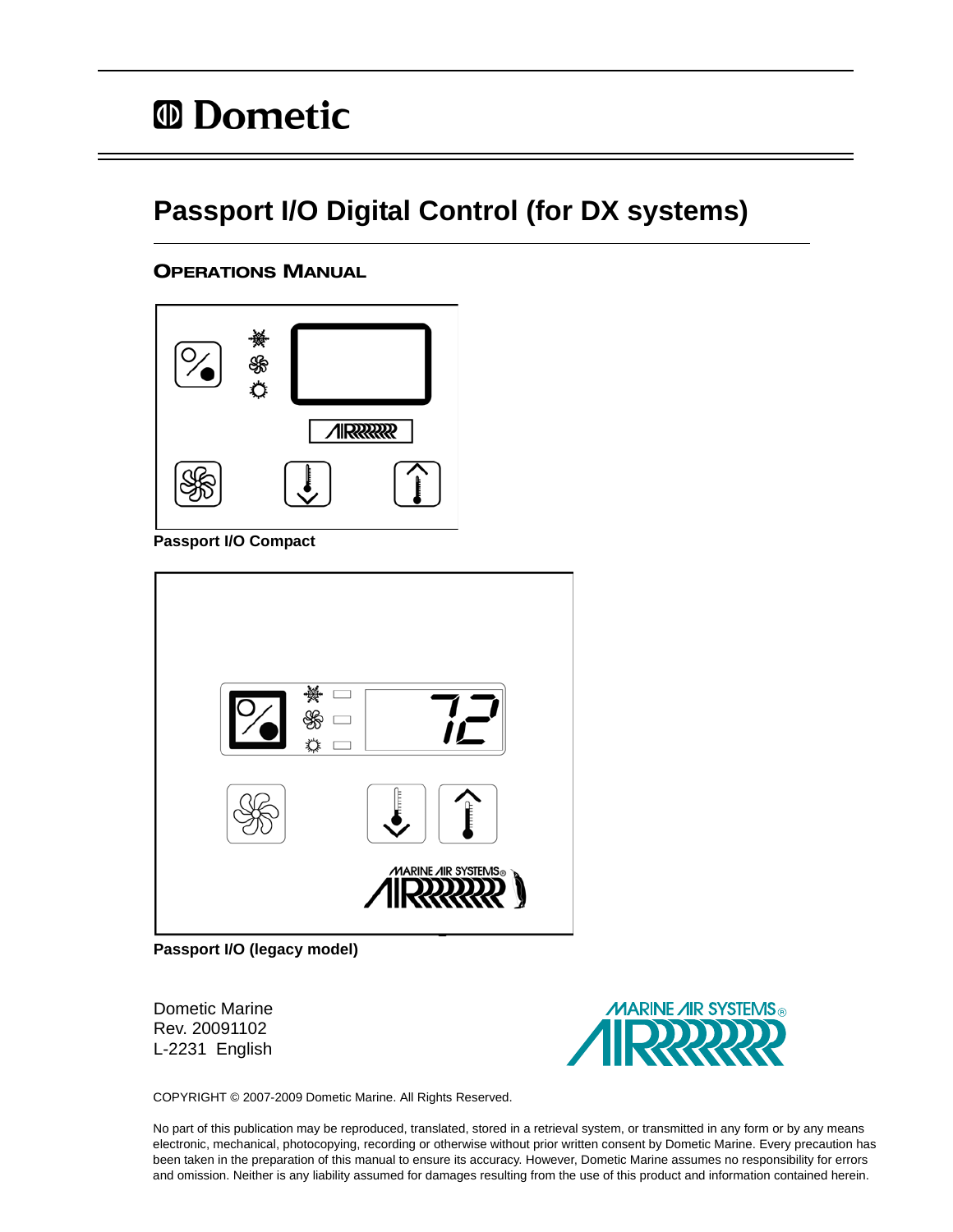## Table of Contents

# *<sup>ID</sup>* Dometic

| <b>INTRODUCTION</b> 1                                                 |   |
|-----------------------------------------------------------------------|---|
| READ THIS MANUAL BEFORE PROCEEDING 1                                  |   |
|                                                                       | 1 |
| Standard                                                              | 1 |
|                                                                       |   |
| DESCRIPTION OF CONTROL  2                                             |   |
|                                                                       |   |
|                                                                       |   |
|                                                                       |   |
| <b>IMPORTANT PROGRAMMING NOTES TO INSTALLER AND</b>                   |   |
|                                                                       |   |
| NORMAL HEATING OR COOLING CYCLE  4                                    |   |
| REVERSING VALVE OPERATION  4                                          |   |
| <b>INSTALLING THE DISPLAY PANEL  4</b>                                |   |
| CHOOSING THE LOCATION  4                                              |   |
| MOUNTING THE DISPLAY  5                                               |   |
| MOUNTING THE OPTIONAL SENSORS                                         | 5 |
| Remote Air Sensor  5                                                  |   |
| Outside Air Temperature Sensor  5                                     |   |
| Service Sensor  5                                                     |   |
|                                                                       |   |
|                                                                       |   |
|                                                                       |   |
| OPERATOR CONTROLS AND DISPLAY PANEL  5                                |   |
| Display Indicators  5                                                 |   |
| Button Functions - Single  6<br>Button Functions - Dual  6            |   |
| Special Button Functions  6                                           |   |
| MODES OF OPERATION  6                                                 |   |
|                                                                       |   |
| On Mode  6                                                            |   |
| Automatic Mode  6                                                     |   |
| Cool Mode                                                             |   |
| Heat Mode                                                             |   |
|                                                                       |   |
|                                                                       |   |
|                                                                       |   |
| USING PROGRAM MODE  7                                                 | 7 |
| Entering Program Mode<br>Exiting Program Mode                         | 7 |
| Changing Parameters                                                   | 8 |
| Memorizing New Program Parameters 8                                   |   |
| Restoring Memorized Default Settings  8<br>Software Identification  8 |   |

| Programming procedure  8                     |
|----------------------------------------------|
| Programmable Parameters  8                   |
| FAILSAFE AND FAULT-HANDLING CODES  13        |
| Failsafe Level 0  13                         |
| Failsafe Level 1  13<br>Failsafe Level 2  13 |
|                                              |
| QUICK-START OPERATIONS CHECKLIST 13          |
| TROUBLESHOOTING  14                          |
| GENERAL TROUBLESHOOTING  14                  |
| DIGITAL-CONTROLS TROUBLESHOOTING  15         |
| MAINTENANCE 17                               |
| SYSTEM COMPONENTS  17                        |
| Reversing Valve  17                          |
| Seawater Strainer  17                        |
|                                              |
|                                              |
| Winterization  18                            |
| AUTOMATED FACTORY SELF-TEST PROGRAM 18       |
| SERVICE UTILITIES  18                        |
|                                              |
|                                              |
|                                              |
|                                              |
|                                              |
| SYSTEM INPUTS  20                            |
| WARRANTY AGREEMENT  20                       |
|                                              |
|                                              |
| SAMPLE WIRING DIAGRAM  21                    |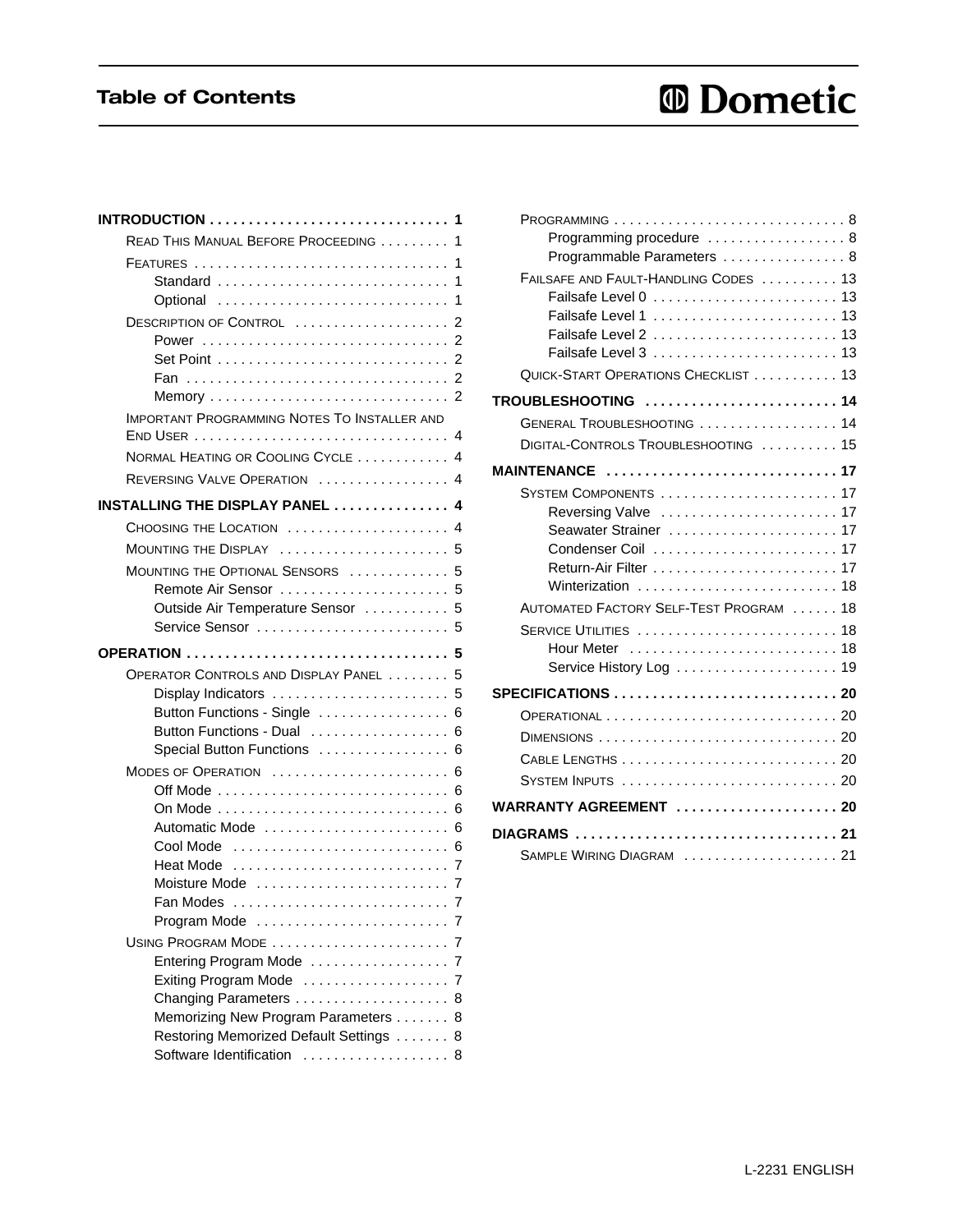## INTRODUCTION

The Passport I/O is a microcontroller-based unit designed for use with direct expansion, reverse-cycle air conditioning systems.

## READ THIS MANUAL BEFORE PROCEEDING

Read this manual completely before you proceed with the installation and operation of the Passport I/O. If you have questions or require assistance with your Passport I/O, call your dealer or the Dometic Marine Service Department at +1 954-973-2477.

The Passport I/O is covered under existing Marine Air Systems Warranty Policy. Incorrect installation, neglect and system abuse are not covered under Marine Air Systems Warranty Policy.

## FEATURES

## **STANDARD**

- Universal 115/230 volt, 50/60 Hz AC power supply.
- User-friendly four-button display panel.
- 5V microcontroller located in the display.
- Option to display temperature in degrees Fahrenheit or Celsius.
- Ambient air sensor in face plate.
- 20 programmable parameters.
- Nonvolatile memory requires no backup power.
- Switch inputs for High/Low Refrigerant pressure.
- Humidity Mode control.
- De-icing cycle prevents evaporator icing.
- Programmable fan operation.
- Programmable compressor delays.
- Programmable display brightness.
- Programmable fail-safe modes.

## **OPTIONAL**

- Outside air-temperature sensor.
- Alternate air-temperature sensor.
- Pump Sentry water sensor.
- Electric heating control capabilities.
- Air Filter Cleaning or Replacement Timer (available in software revision A21 or newer).
- Low-Voltage Monitor (available in software revision A21 or newer).

This manual provides all necessary information for proper installation and operation of the Passport I/O. Poor installation or misunderstood operating parameters will result in unsatisfactory performance and possible failure.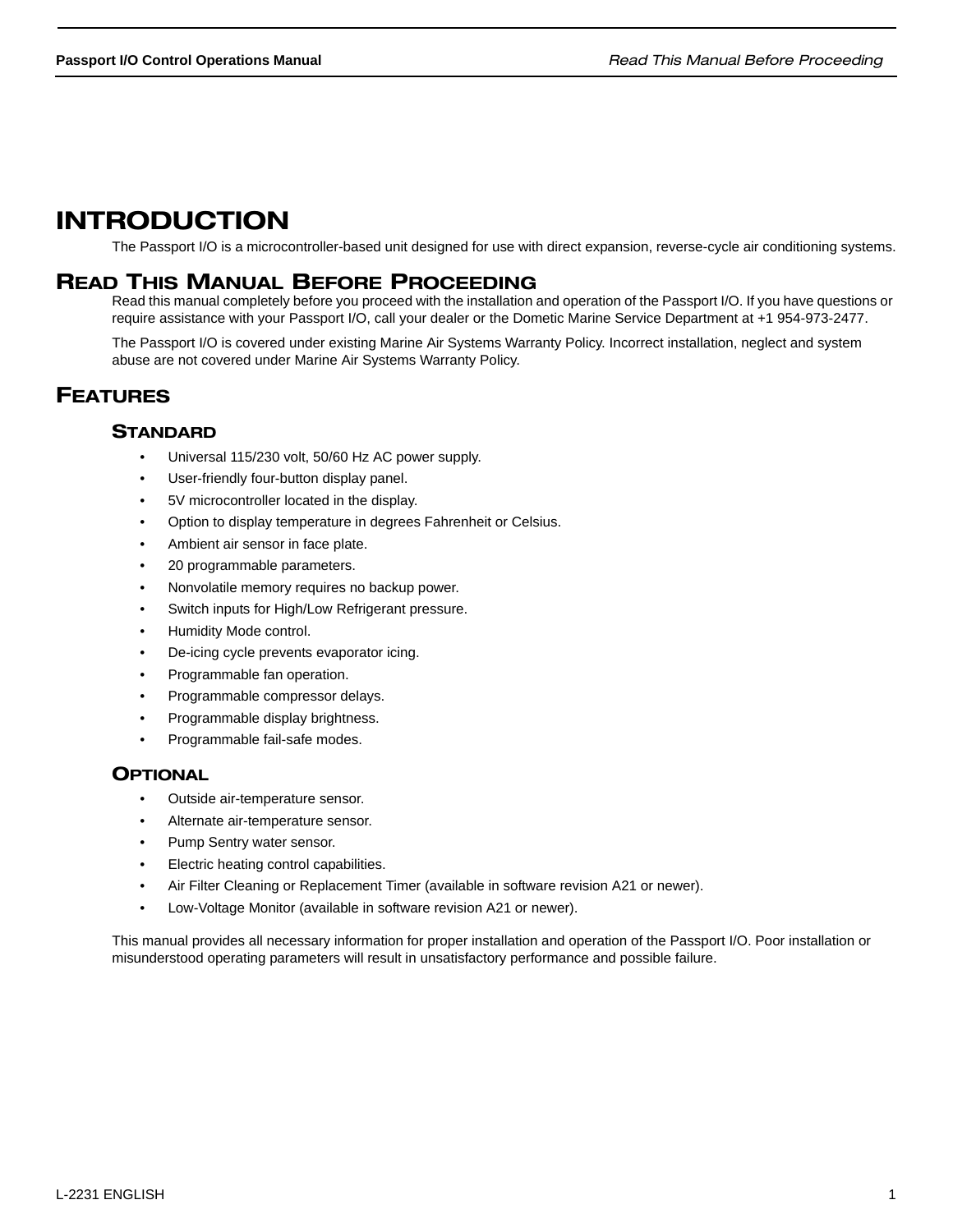## DESCRIPTION OF CONTROL

See Figure 1 and Table 1 on page 3 to identify all parts of the control.

## POWER

Press the Power button once to engage the system. The display is blank when the system is off and indicates current room temperature when the system is on.

## **SET POINT**

Press the Up or Down button to set the desired room temperature. To view the set point, momentarily press and release the Up or Down button.

## FAN

Fan-speed operation is automatic, allowing fan speed to decrease as set-point temperature is approached in the Cool Mode. The fan operates at low speed when set point is satisfied.

Normally the automatic fan speed operation is reversed in the Heating Mode, however, you can program the fan to operate the same as in the Cooling Mode.

Press the Fan button to select manual fan speeds if you want to override automatic operation. You can program the fan to run only during a cool or heat cycle, otherwise the fan runs constantly.

## **MEMORY**

The Passport I/O has nonvolatile memory requiring no batteries or backup power. When power is lost, the operating parameters are retained indefinitely. When power is restored, the control resumes operating as last programmed.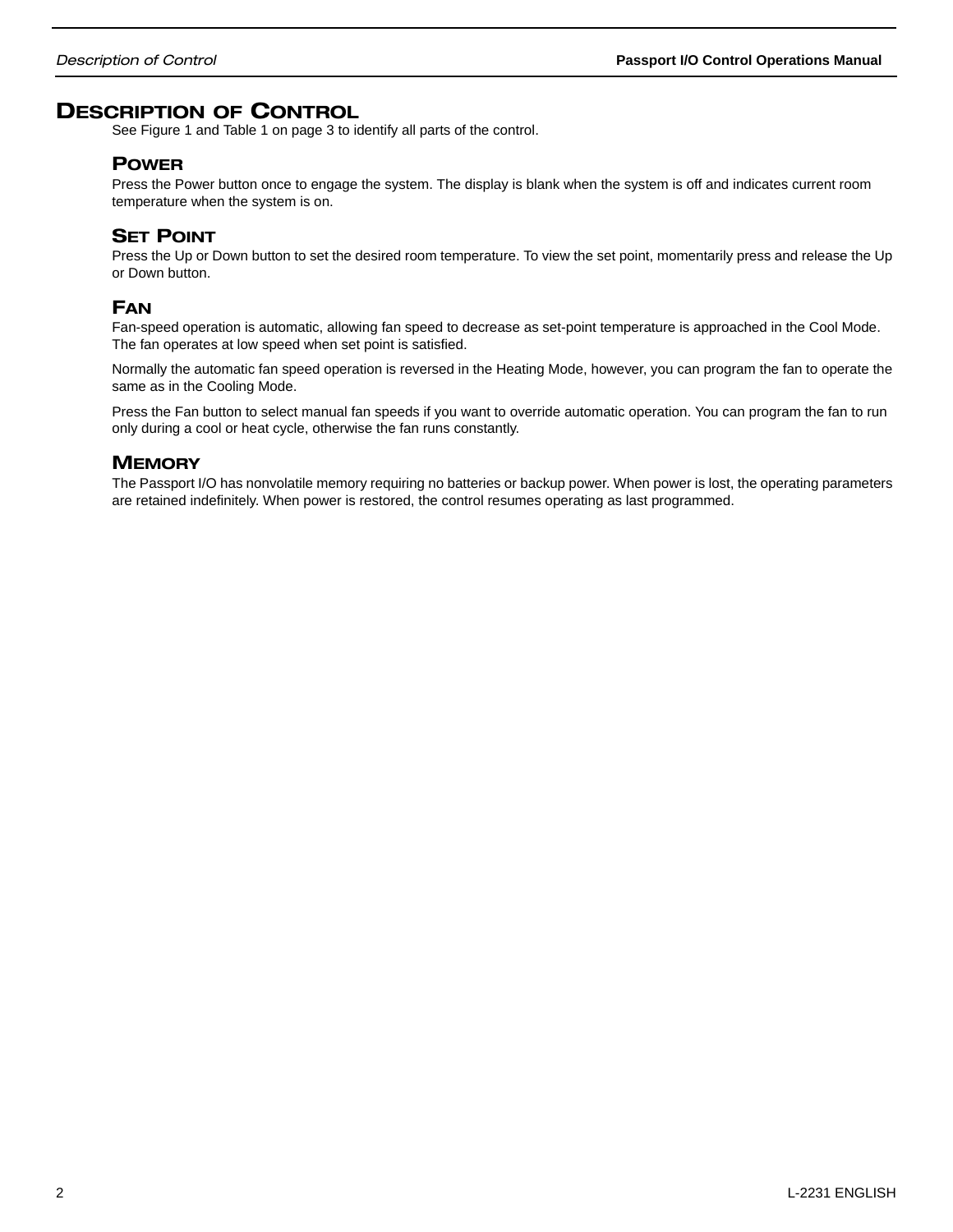





## Table 1: Passport I/O Display - Diagram Legend

|   | Cool Mode indicator                     | 6 | Temperature sensor                        |
|---|-----------------------------------------|---|-------------------------------------------|
| 2 | Fan indicator                           | 7 | Down button - Lower temperature set point |
| з | Heat Mode indicator                     | 8 | Fan button                                |
| 4 | Digital display                         | 9 | Power button                              |
| 5 | Up button - Raise temperature set point |   |                                           |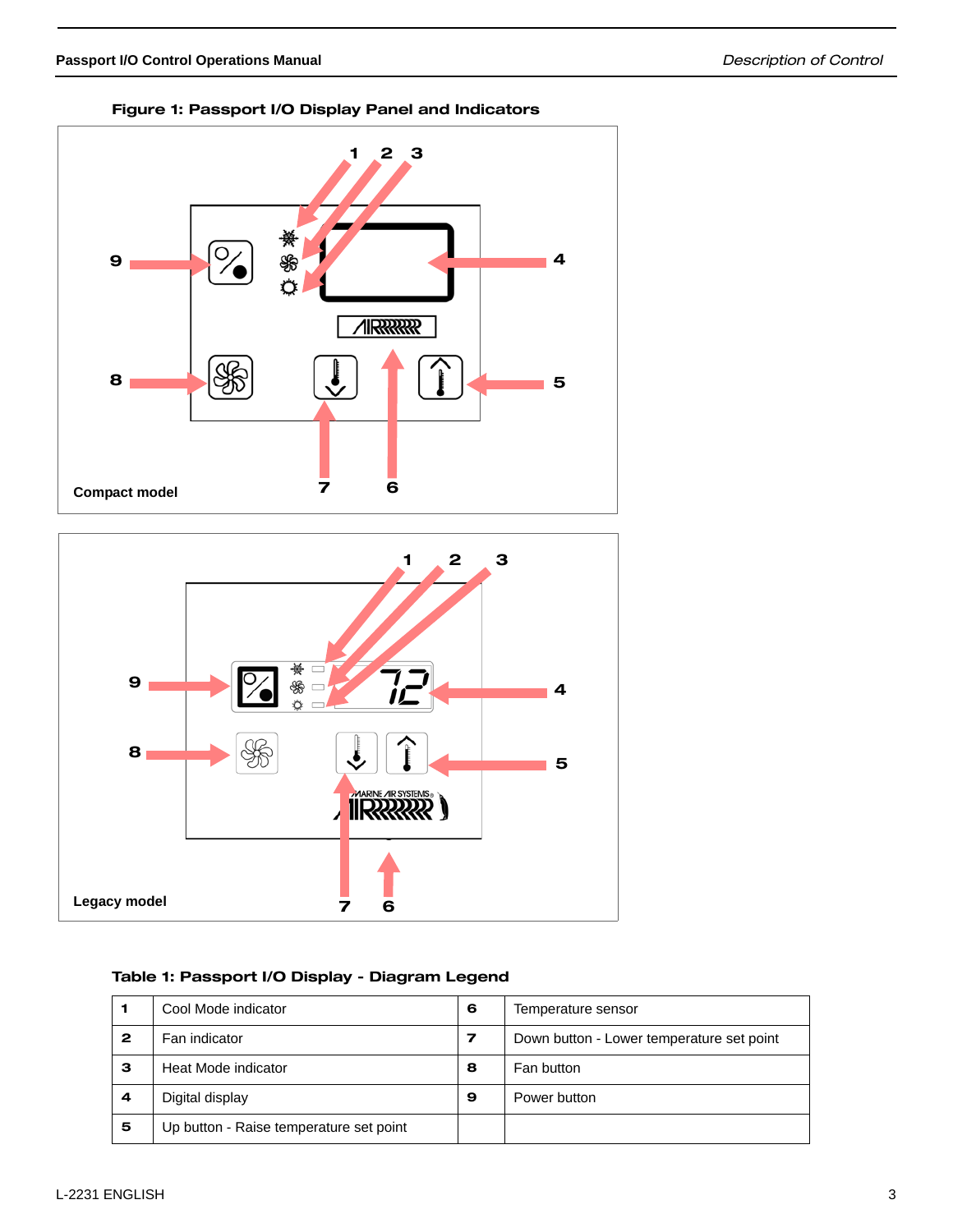## IMPORTANT PROGRAMMING NOTES TO INSTALLER AND END USER

- 1. If your air conditioning unit is Cool Only (if it does not have a reversing valve), then you MUST program Cool Only Mode into parameter P-1 (factory default is Automatic Mode). DO NOT program Automatic Mode for a Cool Only unit. If Automatic Mode is selected and the thermostat calls for heat, the compressor will run. Since there is no reversing valve, the air conditioning unit will supply cool air when heating is desired. Cool Only units do not heat. See "P-1: Operating Mode" on page 8 for more information on how to set the proper operating mode.
- 2. If your air conditioning unit has a Shaded-Pole (SP) fan motor instead of a Split-Capacitor (SC) High-Velocity (HV) fan motor, you MUST program "SP" into parameter P-16 before operating the equipment. The SP units are recognizable by an overhanging blower motor. (The SC motor of an HV unit is inside the blower, and the unit has "VTD" or "HV" in the model number.) **Only reprogram this parameter if you do NOT have an HV blower.**
- 3. When powering on the control, press and immediately release the Power button so you do not unintentionally enter Program Mode. You will enter Program Mode if the Power button is pressed and held for more than 5 seconds. If you enter Program Mode unintentionally, any subsequent presses of the Up or Down buttons will change the P-1 parameter setting since it is the first parameter shown after entering this mode. This will change the operating mode to Cool Only, Heat Only, or Automatic, which could result in improper system operation. Always use care when in Program Mode. For further information, refer to "Using Program Mode" on page 7.

## NORMAL HEATING OR COOLING CYCLE

In **Automatic Mode**, heating and cooling are supplied as required. If cooling is required, the system will start a cooling cycle when the cabin temperature exceeds the set point by  $2^{\circ}F$  (1.1 $^{\circ}C$ ) and will continue to cool until the temperature equals the set point. The cabin temperature must drop below the set point by at least 4°F (2.2°C) in order for the system to switch from cooling to heating. Similarly, if heating is required, the system will start a heating cycle when the cabin temperature is below the set point by 2°F (1.1°C) and will continue to heat until the temperature equals the set point. The cabin temperature must exceed the set point by at least  $4^{\circ}F(2.2^{\circ}C)$  in order for the system to switch from heating to cooling.

If you select **Cool Mode**, only cooling is supplied. If you select **Heat Mode**, only heating is supplied. The cabin temperature in either mode is maintained within 2°F (1.1°C) of set point by default. When the heating or cooling set point is satisfied, the compressor cycles off and the fan returns to low speed. The fan speed remains constant if Manual Fan Speed is selected.

For more programming information on this feature, see "P-1: Operating Mode" on page 8.

## REVERSING VALVE OPERATION

The position of the reversing valve determines if the system is in Cool Mode or Heat Mode.

In addition, the reversing valve is programmed to toggle in these situations:

- When the system is running and heating or cooling is required, the reversing valve toggles to the opposite mode to reduce the starting surge of the compressor.
- When a cooling or heating cycle is called for and if the system has been off for less than 75 seconds.
- When a cycle is interrupted from the display panel by pressing the Power button or changing the set point.

Unnecessary valve toggling is limited to reduce reversing-valve noise. You can totally eliminate valve toggling by programming the minimum compressor staging delay to 75 seconds or greater (see "P-4: Compressor Staging Time Delay" on page 9 for more information).

Power-On Reset, which occurs when the system is powered up, always initiates a valve toggle.

## INSTALLING THE DISPLAY PANEL

## CHOOSING THE LOCATION

Before mounting the control panel, consider the location. The display panel's built-in air sensor provides excellent room-air temperature sensing when properly located and installed. For air sensor location see item 6 in Figure 1, page 3.

Mount the display panel on an inside wall, slightly higher than mid-height of the cabin, in a location with freely circulating air where it can best sense average temperature. Its distance from the air conditioner must be within the 15' (4.5m) length of the display cable (custom lengths available).

Do not mount the display in direct sunlight, near any heat-producing appliances or in a bulkhead where temperatures radiating from behind the panel may affect performance. **Do not mount the display in the supply-air stream.** Do not mount the display above or below a supply-air or return-air grille. Do not mount the display behind a door, in a corner, under a stairwell or any place where there is no freely circulating air.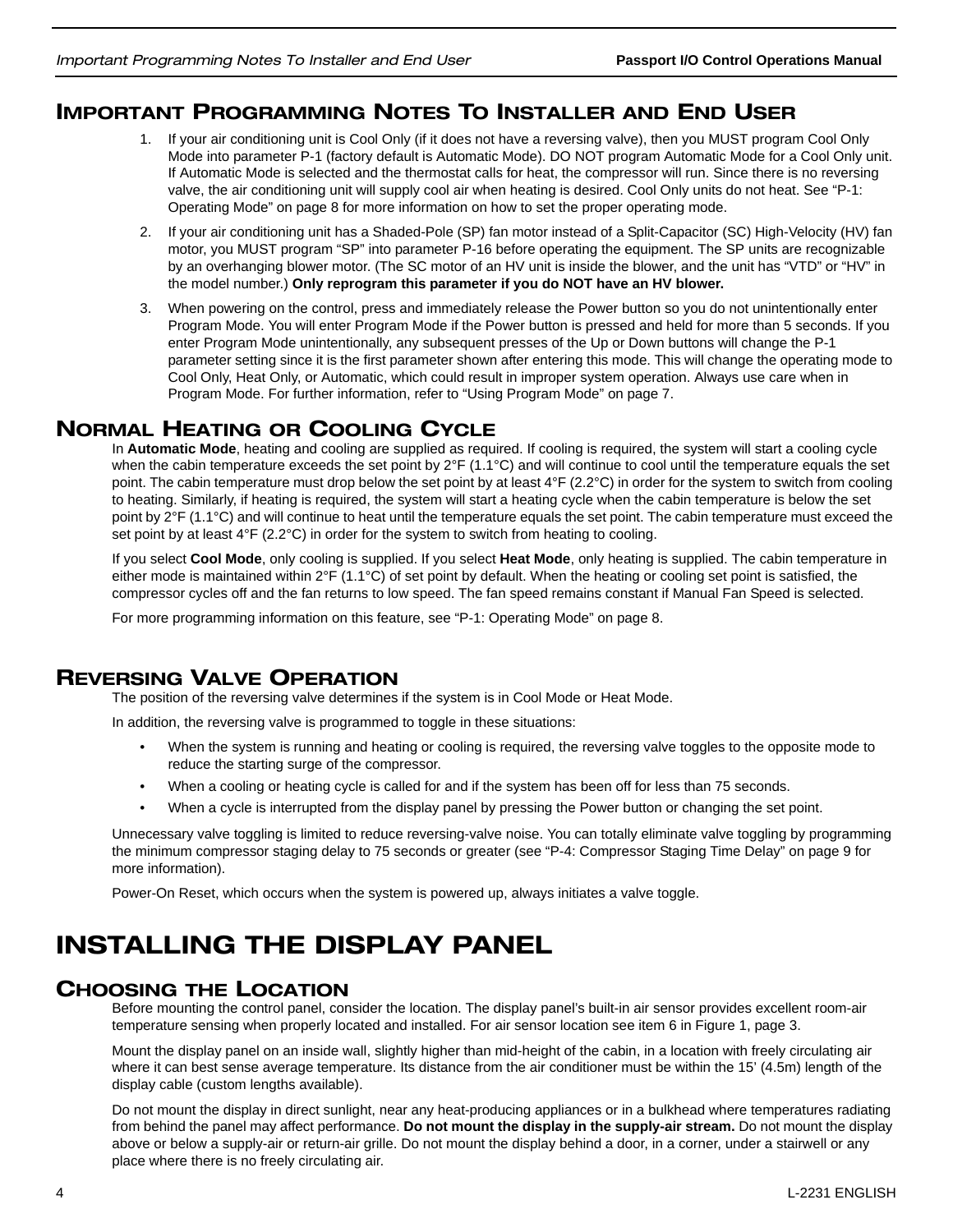If you can not mount the display in a suitable location for accurately sensing room temperature, install the optional remote air sensor.

## MOUNTING THE DISPLAY

- 1. Make the cut-out for the display panel.
	- **For Compact**  Cut-out size is 2.5" (63mm) wide by 1.875" (48mm) high.
	- **For legacy model** Cut-out size is 3.375" (86mm) wide by 2.875" (73mm) high.
- 2. Plug one end of the display cable (8-pin connector) into the upper-right socket on the circuit board in the electric box and the other end into the back of the display panel.
- 3. Clean the mounting surface with **isopropyl alcohol only** (test alcohol on hidden portion of surface first), then secure the display panel to a bulkhead with the adhesive strips provided. If the adhesive strips cannot be used directly on the bulkhead, use the plastic bulkhead adapter. The bulkhead adapter (sold separately) mounts to the bulkhead with screws and the display panel is secured to the adapter with adhesive strips. Do not use a screw gun and do not overtighten screws when mounting adapter.

## MOUNTING THE OPTIONAL SENSORS



**NOTE** 

**Do not staple any sensor cables when mounting.**

## REMOTE AIR SENSOR

Install the optional remote air sensor if the display can not be mounted in a proper location for accurately sensing room temperature. Installing the remote air sensor overrides the display's built-in sensor. The standard cable length for the remote air sensor is 7 feet (2.1m).

- 1. Mount the remote air sensor in the return-air stream behind the opening of the return-air grille.
- 2. Plug its cable (6-pin connector) into the "ALT AIR" socket #J4 in the upper-left corner of the circuit board.

## OUTSIDE AIR TEMPERATURE SENSOR

Install the optional outside air temperature sensor to monitor the temperature outside the cabin. Outside air sensor cables are available in various lengths.

- 1. Mount the sensor outside but not in direct sunlight.
- 2. Plug its cable into the "OAT" socket #J3.

#### SERVICE SENSOR

Install the optional condenser coil temperature sensor into the "SERVICE/H2O" socket #J5. Use of this sensor must be enabled via program parameter P-9, the Pump Sentry feature. See "P-9: Optional Pump Sentry" on page 10 for details.

## OPERATION

## OPERATOR CONTROLS AND DISPLAY PANEL

Refer to Figure 1, page 3 for the button locations and display functions listed below.

## DISPLAY INDICATORS

- **Cool Mode Indicator**  The Cool Mode LED lights when the cool-only mode is selected or when the unit is in an Automatic Mode cooling cycle.
- **Fan Indicator** The Fan Indicator LED lights when a manual fan speed is selected.
- **Heat Mode Indicator**  The Heat Mode LED lights when the heat-only mode is selected or when the unit is in an Automatic Mode heating cycle.
- **Digital Display**  The 3-digit, 7-segment digital display shows inside air temperature when the control is on. It displays the set point when either the Up or Down button is pressed. The display also indicates program information and fault codes. When the control resumes operation after a power interruption, "888" appears in the display and all the LEDs light for one second. This is normal **Power-On Reset** operation.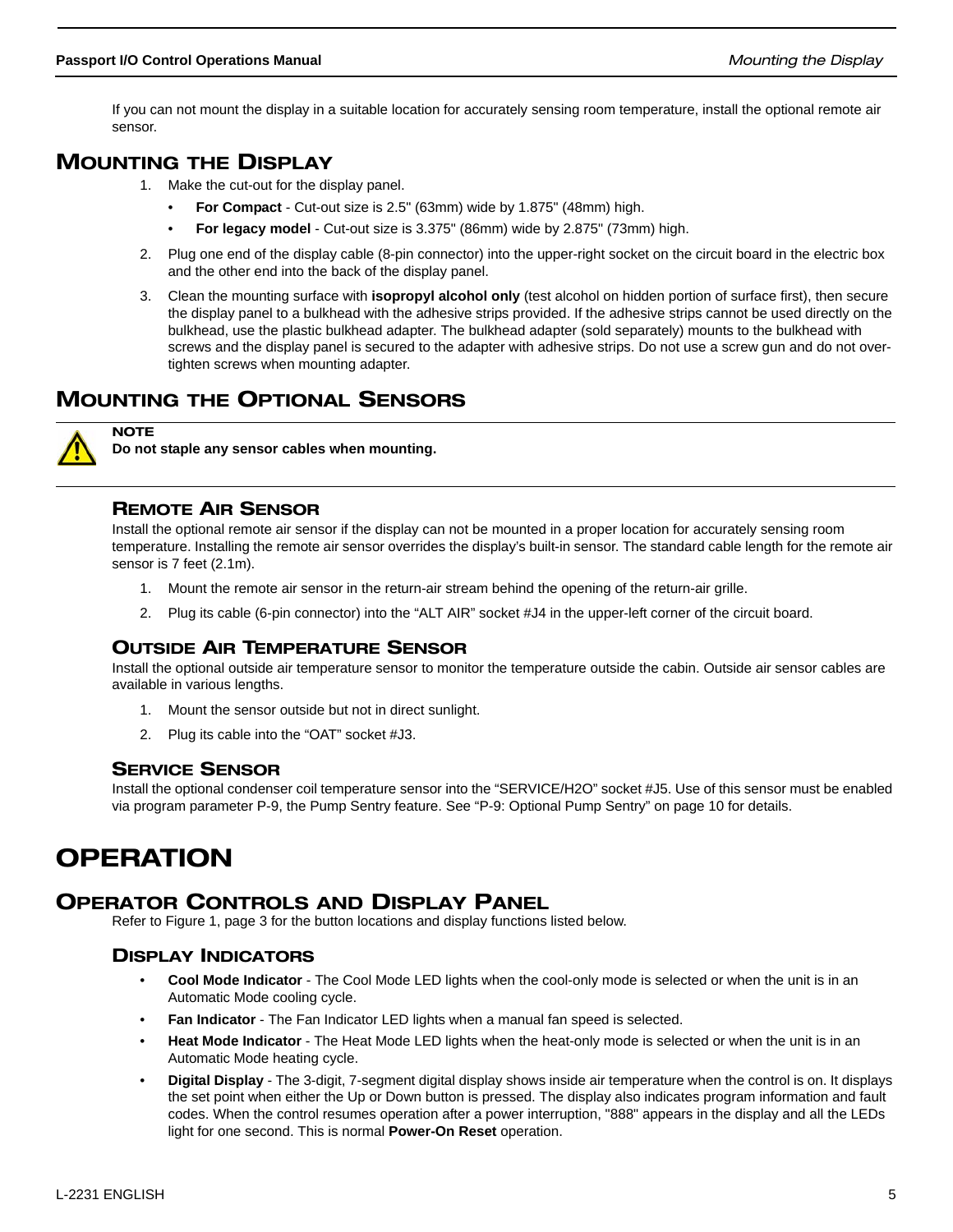## BUTTON FUNCTIONS - SINGLE

- **Power button** Press and release to toggle between the On and Off Modes.
- **Up button** Press and release to display the set point. Press and hold the Up button to increase the set point. Set point increases one degree each time the button is pressed.
- **Down button**  Press and release to display the set point. Press and hold the Down button to decrease the set point. Set point decreases one degree each time the button is pressed.
- **Fan button** Press to advance through the available fan settings. One through six indicates Manual Fan Speeds. One is the lowest fan speed and six is the highest fan speed. The letter "A" displays when automatic fan operation is selected.

## BUTTON FUNCTIONS - DUAL

- **Up & Down buttons (On Mode)** Simultaneously press the Up and Down buttons while in the On Mode to display outside air temperature (if the optional outside air temperature sensor is installed).
- **Up & Down buttons (Program Mode)** Simultaneously press the Up and Down buttons while in the Program Mode to set new program defaults.
- **Power & Down buttons (On Mode)** Simultaneously press the Power and Down buttons while in the On Mode to enter the Moisture Mode.
- **Power & Down buttons (Fault History)** Simultaneously press the Power and Down buttons while viewing the service fault history log to clear the fault history log.
- **Power & Up buttons (On Mode)** Simultaneously press the Power and Up buttons to view the service sensor temperature (P-9 must be turned on).
- **Fan & Down buttons (On Mode)** Simultaneously press the Fan and Down buttons to blank the display.

## SPECIAL BUTTON FUNCTIONS

To implement these special functions, disconnect AC power, then press and hold the specified button while reconnecting AC power.

- **Service-History Log** With power to the unit disconnected, press and hold the Fan button while reconnecting the AC power to view the service history log. Press the Power button once to exit the service history log. See "Service History Log" on page 19 for details.
- **Self-Test Mode** With power to the unit disconnected, press and hold the Power button while reconnecting the AC power to enter the Self Test Mode. Use the self test to diagnose problems and test the air conditioning system. See "Automated Factory Self-Test Program" on page 18 for details.
- **View Hour Meter** With power to the unit disconnected, press and hold the Down button while reconnecting the AC power to view the compressor hour meter. Maximum recordable time is 65,536 hours. See "Hour Meter" on page 18 for details.

## MODES OF OPERATION

## OFF MODE

When the control is in Off Mode, all control outputs are turned off. Program parameters and user settings are saved in nonvolatile memory. The Program Mode can only be accessed from the Off Mode.

## ON MODE

When the control is in On Mode, power is supplied to the appropriate outputs and the display indicates the current state of operation. The operating and program parameters resume based on those last stored when the unit was operating.

## AUTOMATIC MODE

When Automatic Mode is selected, the system provides both heating and cooling as required. The Heat LED or Cool LED lights indicate the mode in use. Cabin temperature in a given mode is maintained within 2°F (1.1°C) of set point. If the system was most recently cooling, the cabin temperature must drop below the set point by at least 4°F (2.2°C) in order for the system to switch from cooling to heating. Similarly, if the system was most recently heating, the cabin temperature must exceed the set point by at least 4°F (2.2°C) in order for the system to switch from heating to cooling. This behavior prevents small temperature overshoots from causing the system to switch between heating and cooling when it is not necessary.

## COOL MODE

When Cool Mode is selected, the Cool LED is lit and the cooling system operates as required. If the ambient temperature drops below the set point, the system will not automatically switch to the Heat Mode.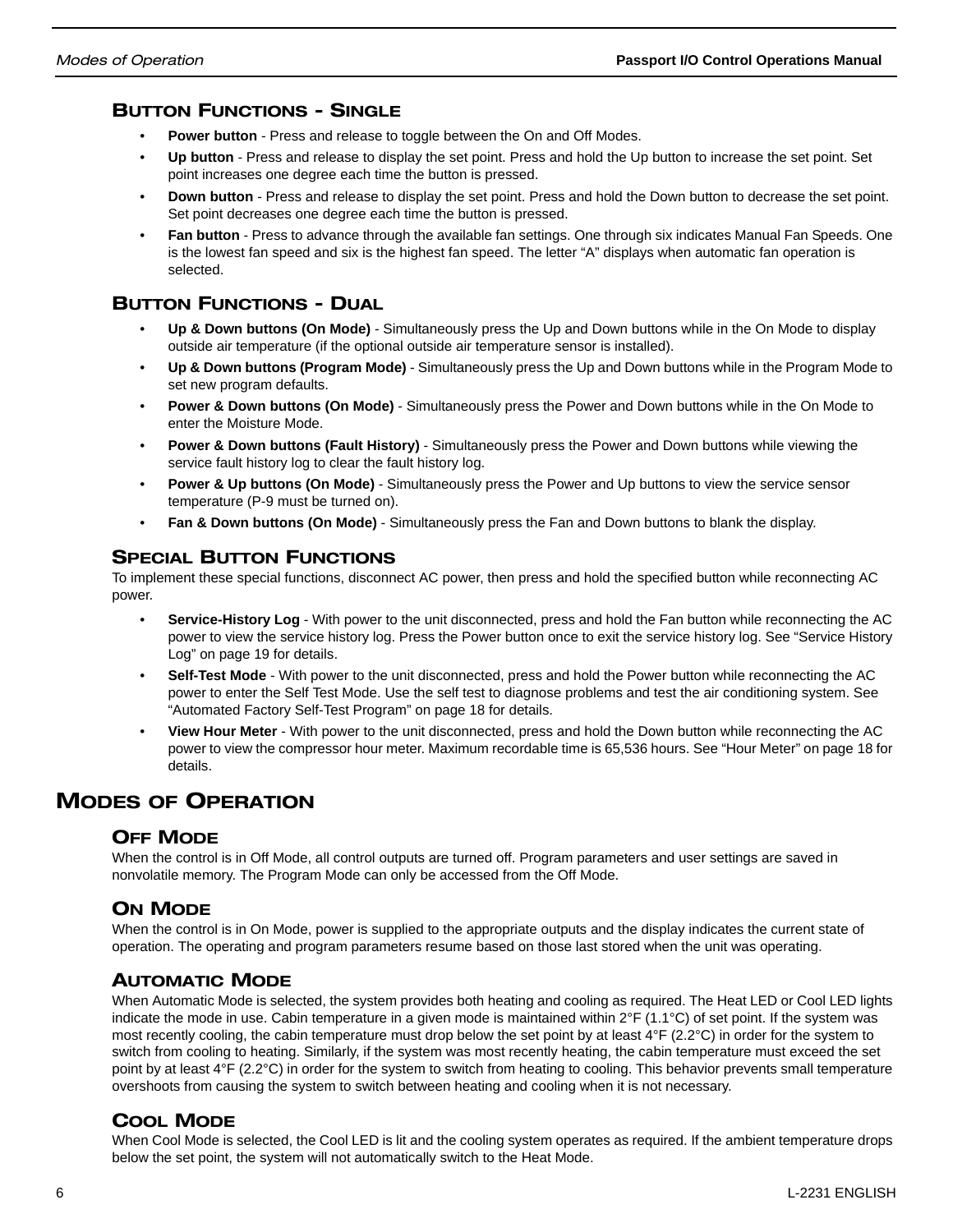## HEAT MODE

When Heat Mode is selected, the Heat LED is lit and the heating system operates as required. If the ambient temperature rises above the set point, the system will not automatically switch to the Cool Mode.

## MOISTURE MODE

Use Moisture Mode to help control humidity. While in the On Mode, simultaneously press the Power and Down buttons. The first cycle starts in one minute. Every four hours, the fan circulates air for 30 minutes. During this time, the air temperature is sampled and entered into memory. If necessary, the cooling cycle starts and continues until the temperature is lowered 2°F (1.1°C) or until the compressor runs a maximum of one hour. Four hours after the temperature is satisfied or the compressor times out, the cycle repeats. The "HU1" code displays while in Moisture Mode. Press the Power button once to end Moisture Mode.

## FAN MODES

#### Automatic Fan Mode

The control has six automatic fan speeds available: The fastest fan speed is "6", the slowest is "1". Automatic Fan Mode allows the control to determine the required fan speed based on temperature differential. This permits a balance between the most efficient temperature control and slower, quieter fan speeds. To select Automatic Fan Mode, press and release the Fan button until the letter "A" displays.

#### Manual Fan Mode

There are six manual fan speeds available: The fastest fan speed is "6", the slowest is "1". Manual Fan Mode allows you to select and maintain a desired fan speed. When a manual fan speed has been selected, the Fan LED lights. The speed level is momentarily displayed when it is selected. Press and release the Fan button until the desired fan speed number is displayed.

#### Fan-Only Mode

Use the Fan-Only Mode to operate the fan for air circulation when no cooling or heating is desired. From the Off Mode press and release the Fan button to start fan speed 1. Press and release again to increment through the other speeds. After reaching speed level 6, press and release the Fan button to turn off the fan. Turning on the control will revert the fan to the Automatic Mode or the last selected manual fan setting.

#### Cycled or Continuous Fan Operation

The fan can be set to run continuously whenever the system is turned on, or it can be set to cycle on and off with the normal heating and cooling cycles. To change this fan operational setting, select either "CYC" or "con" in P-14. When "CYC" is selected, the setting has been changed to cycled. When "con" is selected, the setting has been changed to continuous.



## IMPORTANT

**When used with optional electric heat, the fan remains on for four minutes after the heater cycles off even if fan is set to cycled operation.**

## PROGRAM MODE

Use Program Mode to adjust operating parameters for your particular needs. Program Mode is also used to fine-tune the system for the most efficient operation within an installation. (Variables such as ducting, sensor location, and system layout affect system operation.) The control has factory default settings stored in permanent memory that can be recalled. However, reprogrammed settings can be saved as the new default, thus overwriting the factory defaults. See "P-17: Reset Memorized Defaults" on page 10 for details.

## USING PROGRAM MODE

## ENTERING PROGRAM MODE

You can only enter Program Mode from the Off Mode. If necessary, press the Power button to enter Off Mode. Press and hold the Power button while in the Off Mode until the letter "P" appears in the display. The characters "P1" followed by the P-1 parameter setting appear in the display. The control is now in the Program Mode. If no programming is attempted for one minute, the control exits Program Mode and returns to Off Mode.

## EXITING PROGRAM MODE

Press the Power button once to exit Program Mode and return to Off Mode. Or, do not attempt any programming for 50 seconds, then the control exits Program Mode and returns to Off Mode. Any programming changes made while in Program Mode will be saved and put into operation after exiting Program Mode and returning the control to the On Mode. (If you want the programming changes to become the new defaults, see "Memorizing New Program Parameters" on page 8.) When you exit Program Mode the software version number (such as "A24") appears in the display.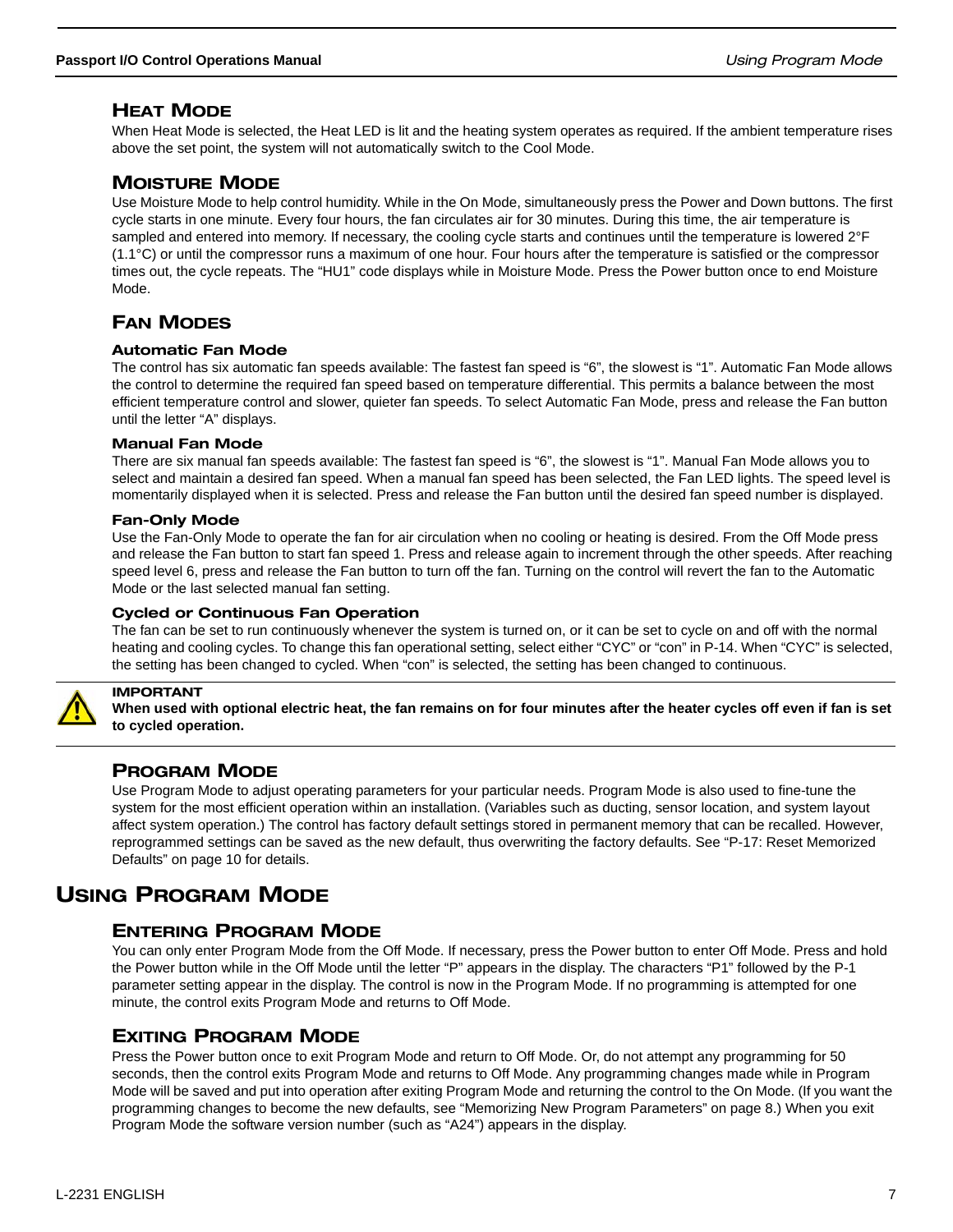## CHANGING PARAMETERS

While in Program Mode, press and release the Fan button to increment from one program parameter to the next until you reach the desired parameter number. The programmable parameters range from P-1 through P-22.

When you reach the desired parameter number, use the Up and Down buttons to select the data or set the desired limits for the parameter being programmed. See Table 2 on page 12 for a list of the parameters, the possible settings for each, and their factory default settings.

## MEMORIZING NEW PROGRAM PARAMETERS

If you want new parameters to be the program defaults, adjust the parameters to the desired settings, then press the Up and Down buttons simultaneously while in Program Mode. This memorizes the new settings as program defaults and exits the Programming Mode.

To return to the factory default settings, refer to the factory defaults listed in Table 2 on page 12 and reset the parameters manually.

## RESTORING MEMORIZED DEFAULT SETTINGS

You can restore the last memorized default settings by entering Program Mode and setting P-17 to "rSt". The memorized default settings are restored and the control returns to Off Mode. See "P-17: Reset Memorized Defaults" on page 10 for details. To return to the factory default settings, refer to the factory defaults listed in Table 2 on page 12 and reset the parameters manually.

## SOFTWARE IDENTIFICATION

The control's software version (such as "A24") appears in the display for one second prior to exit from Program Mode, then the control returns to Off Mode.



**If you have any reason to contact Dometic about the system or programming the control, you must have the software identification number and air conditioning unit serial number available. The serial number may be found on the dataplate label.**

## PROGRAMMING

#### PROGRAMMING PROCEDURE

- 1. Enter Program Mode. (See "Entering Program Mode" on page 7 for details.)
- 2. Press and release the Fan button to increment from one program parameter to the next.
- 3. Use the Up and Down buttons to change the parameter's setting.
- 4. Press the Power button to exit Program Mode and return the control to Off Mode. Or, to memorize the changes as the new defaults, simultaneously press the Up and Down buttons (optional).

## PROGRAMMABLE PARAMETERS

The system's default parameters may be changed by the installing dealer or end user. Once new values are entered and memorized, the factory defaults are overwritten and the new parameters become the default values. You can restore the original factory default parameters manually. A summary of the parameters, the permitted values, and original factory default settings of each are listed in Table 2, page 12.



## IMPORTANT

**If you have any programming problems or confusion occurs, reset the Memorized Default Settings by entering Program Mode and setting P-17 to "rSt".**

#### P-1: Operating Mode

Select an operating mode: For Automatic Mode select "0", for Cool Mode select "1", for Heat Mode select "2".

#### P-2: High Fan Limit

Values for the upper fan-speed limit range from 65 to 95. Set a higher number to increase the fan speed or a lower number to slow the fan speed.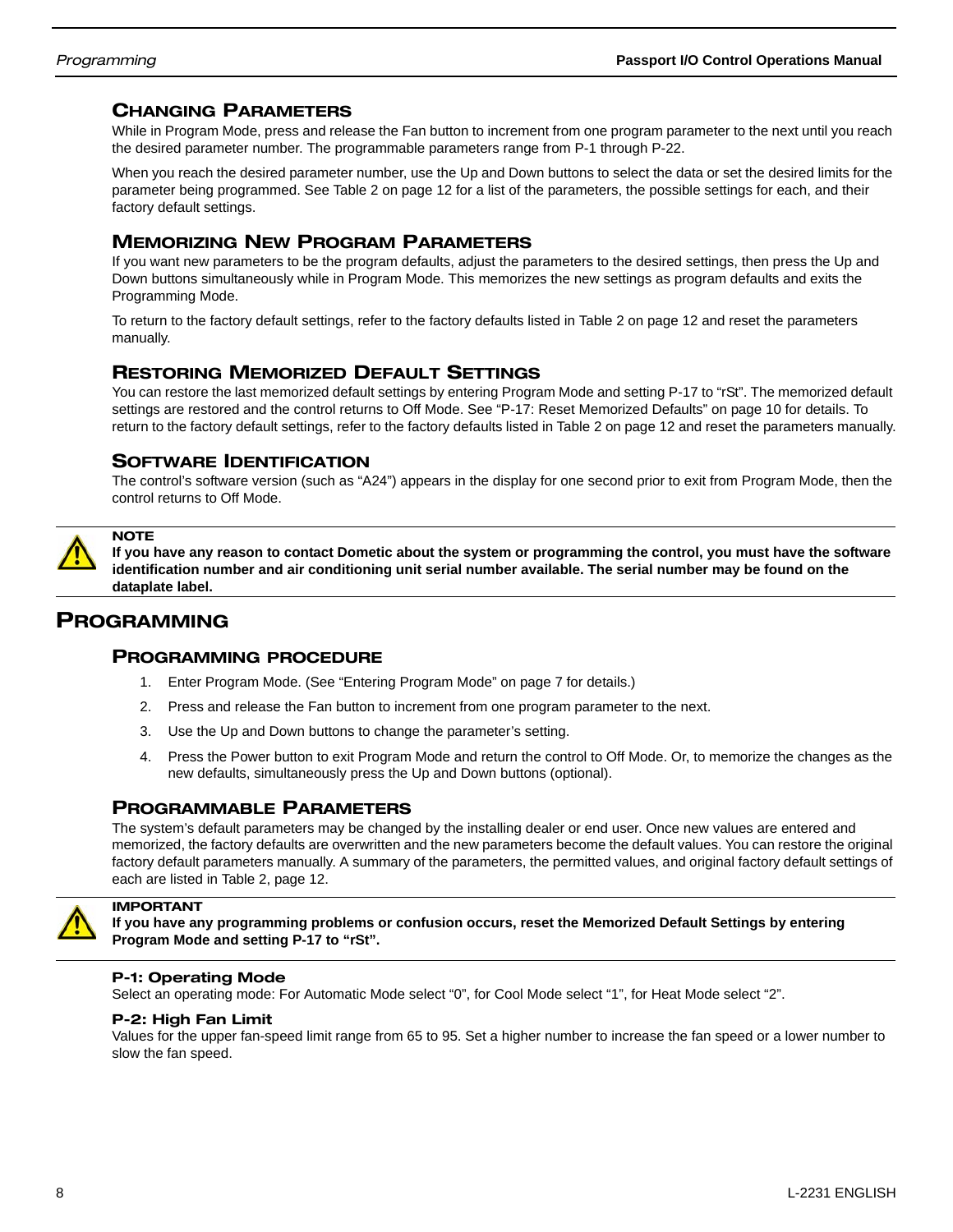#### P-3: Low Fan Limit

Values for the lower fan-speed limit range from 30 to 75. Set a higher number to increase the fan speed or a lower number to slow the fan speed.



#### IMPORTANT

**Once the high and low fan speed limits are set, the unit automatically readjusts the remaining speeds to produce six equally spaced fan speeds in both Automatic and Manual Fan Modes.**

#### P-4: Compressor Staging Time Delay

The compressor staging delay is for installations where more than one system operates from the same power source. Setting different staging delays allows compressors to start at different times when power is interrupted. Stage the units at least five seconds apart. Minimum delay is five seconds and maximum is 135 seconds. (See "Reversing Valve Operation" on page 4 for programming tips.)

#### P-5: Temperature Calibration

This feature calibrates the ambient sensor within a range of  $\pm 10^\circ$ F. Adjust this parameter to display the correct roomtemperature reading. Note that setting increments are in °F even when the control is set to display °C.

#### P-6: Failsafe Level

There are four failsafe levels. See "Failsafe and Fault-Handling Codes" on page 13 for details.

#### P-7: Low AC Voltage Shutdown

This control has a built-in voltmeter circuit that monitors the AC input voltage. Depending on whether the input power supply is 115VAC or 230VAC, this parameter can be set to "OFF", or a number in the range of "75" to "105" (for 115VAC input power) or "175" to "205" (for 230VAC input power). The factory default setting is OFF.

When this parameter is on, the control checks the AC input voltage prior to each cooling or heating cycle and prevents the compressor from starting if the voltage is less than the specified setting. This provides extra protection for the compressor and components within the system during low voltage (brownout) conditions. If this low voltage condition occurs, the fault code "LAC" appears in the LED display. The fault will continue until the AC input voltage rises above the specified setting, at which time the LAC fault code clears automatically and the cooling or heating cycle will commence.

After the compressor is started, the low voltage monitor continues to check the AC input voltage. If it drops below the specified setting and remains below for 5 minutes, the system will shut down and the "LAC" fault will be displayed. The system will remain shut down until the voltage goes back above the specified setting. Once the voltage is restored, after the normal fault recovery delay, the system will be restarted. As with all faults, system lockout (sustained shutdown) will occur after the fourth consecutive LAC fault. See "Failsafe and Fault-Handling Codes" on page 13 for further details on system lockout..

#### P-8: De-Icing Cycle

The de-icing cycle prevents ice build up on the evaporator coil during extended periods of cooling operation. Installation variables such as grille sizes, length of ducting, insulation, and ambient temperatures determine the run time required to achieve set point. Factors that substantially increase run time include operating the system with hatches and doors open, and programming an unrealistic set point (e.g. 65°F/18.3°C). Such situations can cause the evaporator to form ice on warm humid days.

- **For software revision A13 and older,** de-icing is accomplished by switching the reversing valve into Heat Mode while the system is cooling. The valve remains energized for the programmed cycle time. The cycle is programmable to "OFF" or to a period of 1, 2, or 3 minutes.
- **For software revision A21 and newer,** de-icing is accomplished by closely monitoring the room air temperature in 10 minute intervals during a cooling cycle. Depending on the parameter value and the change in room temperature during these monitoring intervals, the control performs various actions to prevent ice from forming or to melt ice that has already formed. This is accomplished by short compressor shutdown periods combined with a one-speed increase in fan speed, and by periodic Heat Mode cycles with the fan turned off.

The parameter setting for the de-icing feature depends on whether you are using the optional alternate air-temperature sensor or the display's built-in room air-temperature sensor. Installation of an optional alternate air temperature sensor (located in the return air path) greatly increases the effectiveness of the de-icing feature, and this option should be considered whenever the display sensor cannot read the room temperature accurately.

- **If using an optional remote air-temperature sensor,** set this parameter to "1" to turn the de-icing feature on, or to OFF to disable.
- **If using the display's built-in room air temperature sensor,** this feature has two selectable behavior modes. Both modes attempt to compensate for any temperature discrepancy the display sensor experiences. (Although discrepancy is not typical, installation variables such as where the display is placed inside the room—near an open door or in direct sunlight—can affect how accurately it reads the actual room temperature.) Set this parameter to "1" to assume the display sensor may be reading the room temperature as much as 5°F (2.8°C) greater than the actual evaporator temperature (standard). For more extreme installations, set this parameter to "2" to assume the display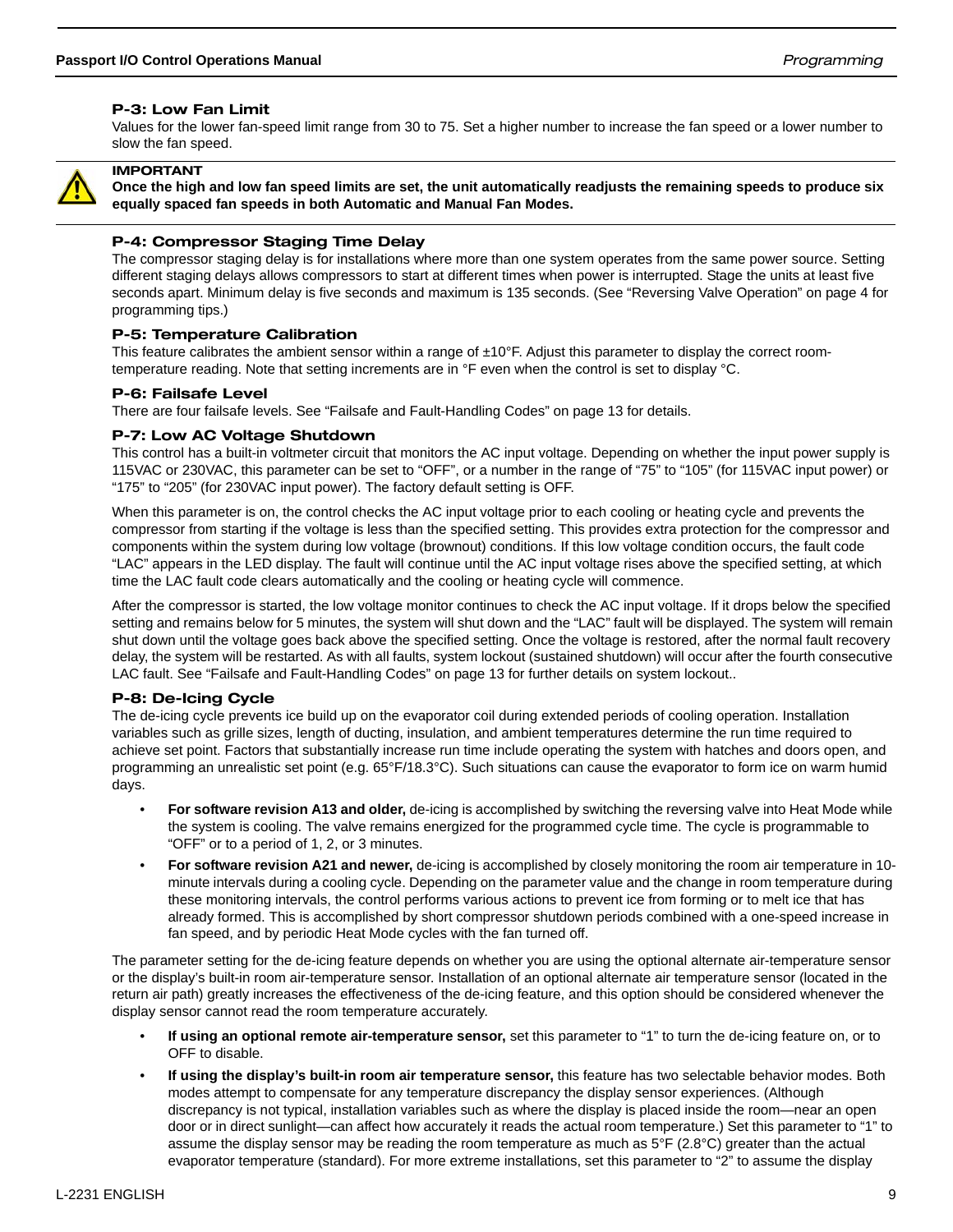sensor may be reading the room temperature as much as  $7^{\circ}F$  (3.9 $^{\circ}C$ ) greater than the actual evaporator temperature. The setting of "2" should only be used if a setting of "1" does not prevent evaporator ice from forming.

#### P-9: Optional Pump Sentry

The control can be equipped with an optional temperature sensor that is used to monitor the condenser coil temperature. The sensor is plugged into the "SERVICE/H20" sensor jack and parameter P-9 programmed for a temperature between 100 and 150°F (37.8 and 65.6°C), depending on seawater temperature and the system type. (Note that setting increments are in °F even when the control is set to display °C.) Connect the water sensor to the condenser coil outlet and insulate it. When the coil temperature rises above the programmed value, the pump and compressor are shut down and "PLF" flashes in the display.

#### P-10: Display Brightness Control

The display brightness can be adjusted from 4 to 13, with 4 being the dimmest and 13 the brightest. Typically a dark cabin will require a setting of 4 or 5. A very bright cabin will require a setting of 10 to 13.

#### P-11: Fahrenheit or Celsius Selection

The default setting is °F. Select °C for Celsius. (Celsius readings are displayed in tenths, for example 22.2°).

#### P-12: Cycle Pump With Compressor

To increase pump life and conserve electricity the pump can be programmed to cycle on and off with the compressor. The pump can also be programmed to operate continuously whenever the system is on. To program the pump for continuous operation, set P-12 to "con".

#### P-13: Reverse Automatic Fan Speeds During Heating

The automatic fan speeds can be reversed during Heat Mode to improve heat output in cooler climates. The fan will speed up as the set point is approached. Lowering the fan speed when the cabin is cold increases head pressure and helps raise supply temperature. Increasing the fan speed as the set point is approached also reduces unnecessary high pressure faults. The fan switches to low speed when the set point is satisfied and the heating cycle terminates. The fan can be programmed to operate the same as in cooling by programming P-13 "nor" which represents normal fan operation during reverse cycle heating.

#### P-14: Cycle Fan With Compressor

You can program the fan to run continuously when the system is on, or allow it to cycle with the compressor. The default is "con" for continuous fan. To cycle the fan with the compressor, select "CYC".



## IMPORTANT

**When used with optional electric heat, the fan remains on for four minutes after the heater cycles off even if fan is set to cycled operation.**

#### P-15: Reverse-Cycle or Electric

Units not equipped with reverse-cycle heat may have an electric heater added. Set to "ELE" for the electric heat option.

- **For software revision A12 and older:** When this parameter is programmed for electric heat, only the electric-heater relay located toward the middle of the circuit board is energized during a heating cycle (see "Sample Wiring Diagram" on page 21).
- **For software revision A13 and newer:** When programmed for electric heat, both the electric-heater relay and the valve relay are energized. This change supports newer circuit board revisions without the electric-heater relay. Therefore, circuit boards that do not have electric-heater relays require a display with software revision A13 or newer to properly energize the valve relay. Also, since the valve-relay output only supports a maximum of 15 amps at 115VAC or 10 amps at 230VAC (circuit boards revision F and newer) of resistive load, when installing an optional electric heater that exceeds this load, it is necessary to install an additional contactor that is rated to handle the full load of the electric heater. Please consult with Dometic Customer Service or with an authorized service technician for assistance.

#### P-16: Fan Motor Selection

The "SC" (Split Capacitor) default setting is correct for air conditioning units with high-velocity blowers. Only change the setting to "SP" if your unit has a Shaded Pole fan motor, recognizable by a blower-motor overhang. The SC motor of a high-velocity unit is inside the blower, and the unit has "VTD" or "HV" in the model number.

#### P-17: Reset Memorized Defaults

To reset all programming parameters set this parameter to "rSt". This restores all programmable parameters to the **last saved default values**. Once new values are entered and memorized the factory defaults are overwritten, and the new parameters become the default values. To restore the original factory default parameters manually, refer to Table 2, page 12.

#### P-18: (Reserved for future use)

#### P-19: (Reserved for future use)

#### P-20: Air Filter Cleaning/Replacement Timer Setting

**(Available only in software revision A21 and newer.)** Use this feature for a reminder to clean or replace the unit's air filter. The parameter entered represents that number times 10 hours. Select the number of operating hours until the filter reminder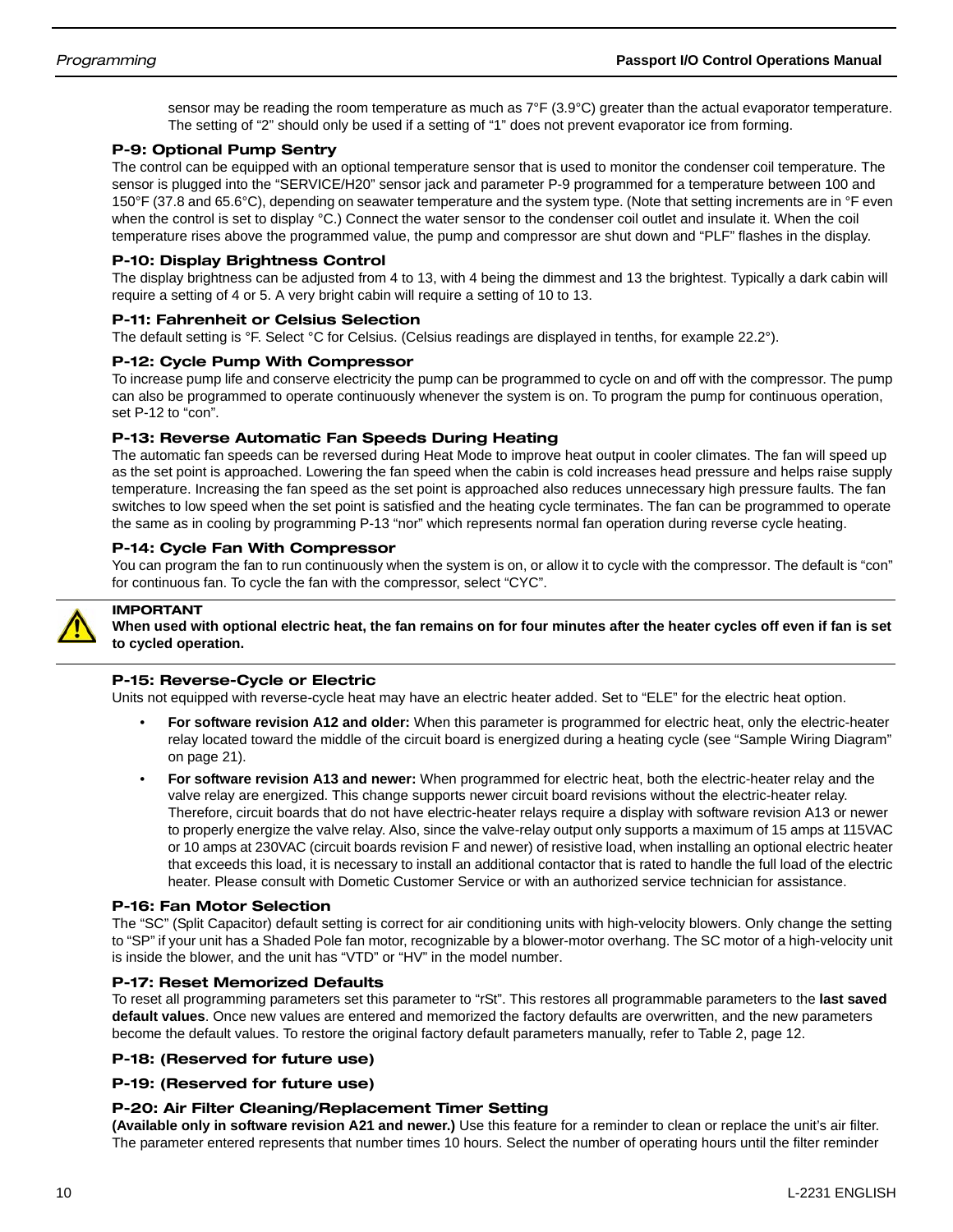appears. Parameter choices are between 10 (100 hours) and 250 (2500 hours). Dometic recommends that you check the air filter at least every 500 hours of operation. The default setting is off, designated with "00".

#### P-21: Filter Cleaning/Replacement Timer Value & Reset

**(Available only in software revision A21 and newer.)** This parameter displays the current elapsed time (in hours times 10) since the timer was started or reset. For example, if the value of P-21 is "30", then between 300-399 hours have elapsed since the timer was started or reset. Once the value of P-21 reaches the value set in P-20, "FIL" flashes on the LED display every 10 seconds until it is cleared. To clear the "FIL" reminder, press either the Up or Down button while viewing the P-21 parameter. This resets P-21 to 0 and restarts the timer.

#### P-22: Voltage Calibration

**(Available only in software revision A21 and newer.)** This feature displays the voltage being read by the power and logic circuit board. It displays a live reading of the voltage and can be manipulated by pressing the Up or Down buttons. Calibrating this parameter provides a more accurate voltage level when calculating low voltage for P-7. Use a reliable voltmeter as a reference when adjusting this parameter.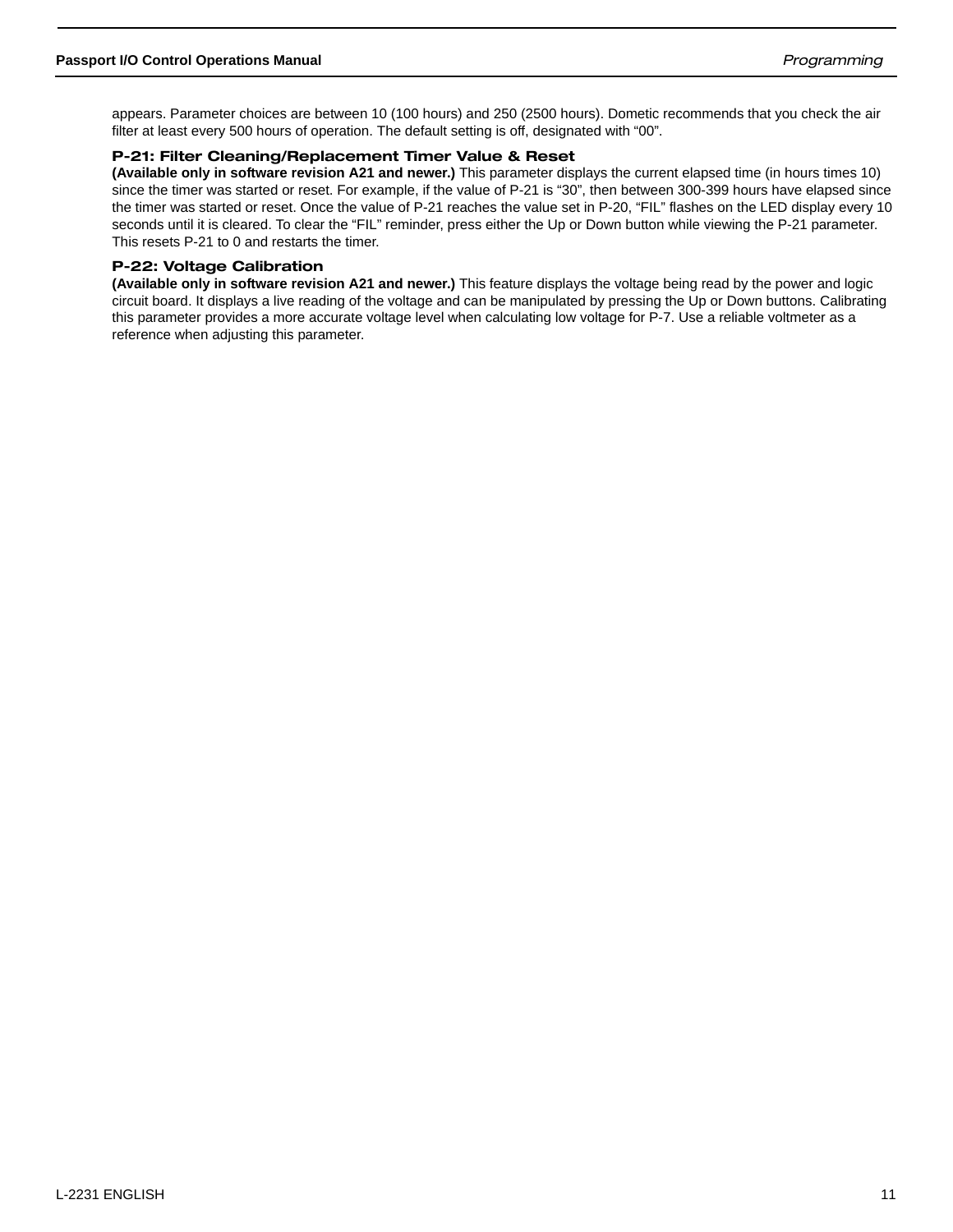| Parameter<br><b>Number</b>                                                      | <b>Description</b>                                                 | <b>Factory</b><br><b>Default</b> | Custom<br><b>Default</b> | <b>Parameter Range</b>                                                                                                                           |
|---------------------------------------------------------------------------------|--------------------------------------------------------------------|----------------------------------|--------------------------|--------------------------------------------------------------------------------------------------------------------------------------------------|
| $P-1$                                                                           | <b>Operating Mode</b>                                              | $\Omega$                         |                          | $0 =$ Auto                                                                                                                                       |
|                                                                                 |                                                                    |                                  |                          | $1 = \text{Cool Only}$<br>$2 =$ Heat Only                                                                                                        |
| $P-2$                                                                           | High Fan-Speed Limit                                               | 95                               |                          | $65 - 95$                                                                                                                                        |
| $P-3$                                                                           | Low Fan-Speed Limit                                                | 55                               |                          | $30 - 75$                                                                                                                                        |
| $P-4$                                                                           | <b>Compressor Staging Time</b><br>Delay                            | 15                               |                          | 5 - 135 seconds                                                                                                                                  |
| $P-5$                                                                           | Temperature-Sensor Calibration                                     | Ambient temp                     |                          | Ambient plus or minus 10° F                                                                                                                      |
| $P-6$                                                                           | <b>Failsafe Level</b>                                              | 3                                |                          | $0 =$ Minimal Protection<br>1 = Continuous No Display<br>2 = Continuous With Display<br>3 = Four Failures Reset Required                         |
| $P-7$                                                                           | Low AC Voltage Shutdown<br>(Volts) <sup>1</sup>                    | 115V: OFF<br>220/230V: OFF       |                          | 115V: 75 - 105<br>220/230V: 175 - 205                                                                                                            |
| $P-8$                                                                           | De-Icing Cycle <sup>2</sup>                                        | <b>OFF</b>                       |                          | <b>OFF</b><br>1 = On with 5°F Display Sensor Differential<br>2 = On with 7°F Display Sensor Differential                                         |
| $P-9$                                                                           | Pump Sentry <sup>1</sup>                                           | <b>OFF</b>                       |                          | <b>OFF</b><br>On = Select $100^{\circ}$ F to $150^{\circ}$ F                                                                                     |
| $P-10$                                                                          | Display Brightness Control                                         | 9                                |                          | 4 (Dimmest) - 13 (Brightest)                                                                                                                     |
| $P-11$                                                                          | Display Temperatures in<br><b>Fahrenheit or Celsius</b>            | F                                |                          | $F =$ Fahrenheit Displayed<br>$C =$ Celsius Displayed                                                                                            |
| $P-12$                                                                          | Cycle Pump With Compressor<br>or Continuous Pump                   | <b>OFF</b>                       |                          | OFF = Cycle With Compressor<br>On = Continuous Pump                                                                                              |
| $P-13$                                                                          | Reverse Fan Speeds During<br><b>Heat Mode</b>                      | FEF                              |                          | nor = Normal Fan Operation<br>rEF = Reversed Fan in Heat Mode                                                                                    |
| $P-14$                                                                          | Continuous Fan or Cycle Fan<br>With Compressor                     | con                              |                          | CYC = Cycle Fan With Compressor<br>con = Continuous Fan Operation                                                                                |
| $P-15$                                                                          | Reverse-Cycle Heating or<br>Electric-Heat-Only Option<br>Installed | nor                              |                          | nor = Reverse-Cycle Heating<br>ELE = Electric Heater Installed                                                                                   |
| $P-16$                                                                          | Fan-Motor Type: Split Capacitor<br>or Shaded Pole                  | SC                               |                          | SC = Split Capacitor Fan Motor<br>SP = Shaded Pole Fan Motor                                                                                     |
| $P-17$                                                                          | Reset Memorized Programming<br><b>Defaults</b>                     | nor                              |                          | rST = Reset Defaults<br>$nor = Normal$                                                                                                           |
| $P-18$                                                                          | Reserved for future use                                            |                                  |                          |                                                                                                                                                  |
| $P-19$                                                                          | Reserved for future use                                            |                                  |                          |                                                                                                                                                  |
| $P-20$                                                                          | Air Filter Cleaning/Replacement                                    | $\mathbf 0$                      |                          | $0 =$ Timer Disabled<br>10 - 250 (100 - 2500 hours)                                                                                              |
| $P-21$                                                                          | Timer Setting (x10 hours)<br>Current Filter Time (x10 hours)       | $\mathbf 0$                      |                          | Displays the elapsed time (in hours x10)                                                                                                         |
|                                                                                 | and Reset                                                          |                                  |                          | since the timer was started or reset. Press<br>Down button to reset value to 0, restart the<br>timer, and clear the display's "FIL"<br>reminder. |
| $P-22$                                                                          | <b>Voltage Calibration</b>                                         | <b>AC Voltage</b>                |                          |                                                                                                                                                  |
| <sup>1</sup> This feature is only available in software revision A21 and newer. |                                                                    |                                  |                          |                                                                                                                                                  |

#### Table 2: Programmable Parameters - Ranges and Factory Defaults

 $2$ This feature's setting and behavior were modified in software revision A21 and newer. See description in text for details.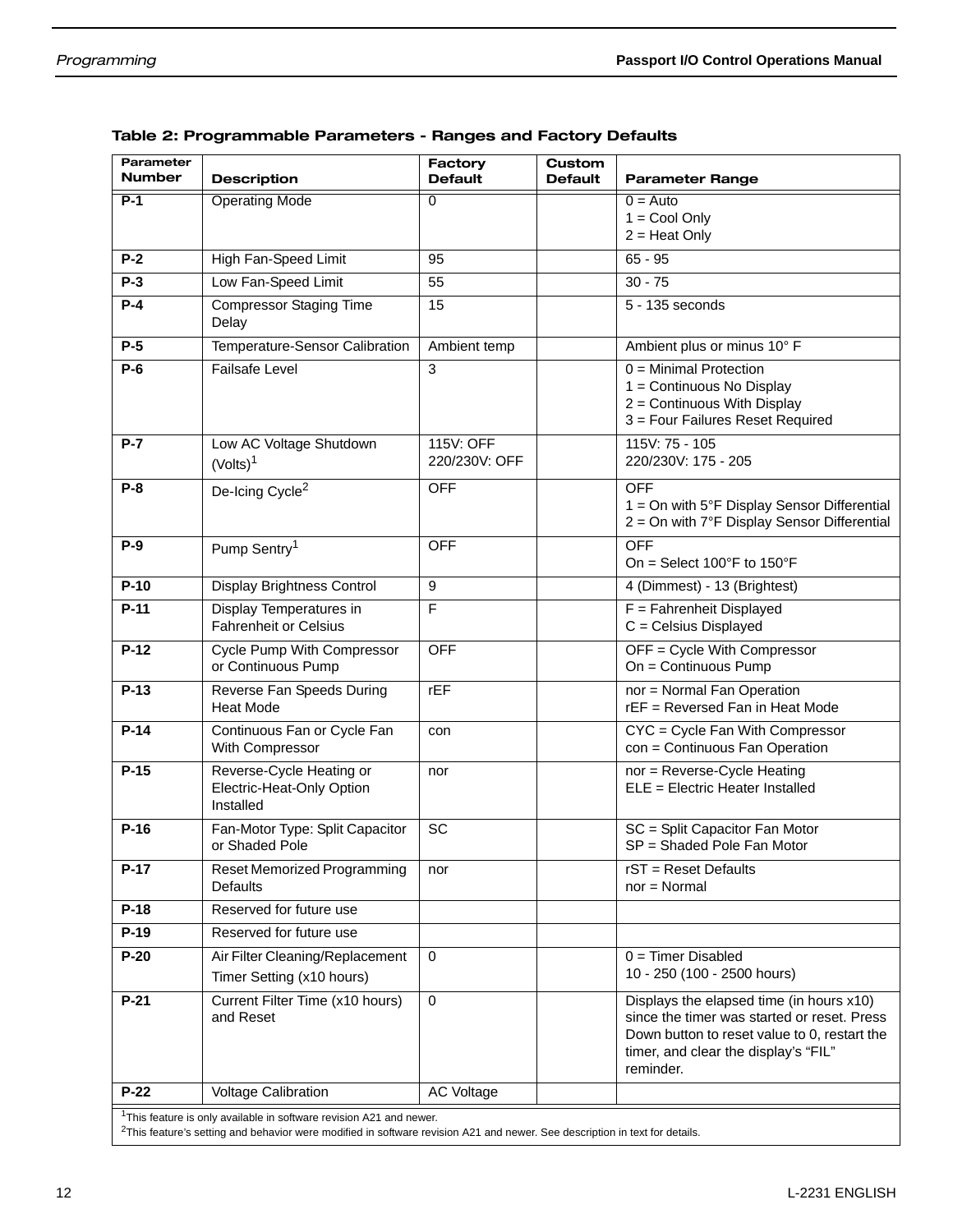## FAILSAFE AND FAULT-HANDLING CODES

To protect the equipment, certain fault conditions trigger a lockout: The control shuts down and will not restart until the fault is repaired. The lockout condition depends on a combination of the failsafe level you have programmed as well as the type of fault detected.

One of the following fault codes displays when a fault is detected:

- **ASF** Indicates air sensor failure.
- **FIL** Indicates filter needs to be cleaned or replaced.
- **HPF**  Indicates high refrigerant pressure. When in Heat Mode, "HPF" does not display and does not cause lockout.
- **LAC** Indicates low AC voltage.
- **LPF** Indicates low refrigerant pressure. "LPF" has a 10-minute shut down delay.
- **PLF** Indicates high water temperature in condensing coil.

## FAILSAFE LEVEL 0

This level provides minimal failsafe protection and is not recommended. Only the "ASF" fault is detected and displayed. The control shuts down and will not restart until the fault is repaired. When the fault is repaired the control restarts.

## FAILSAFE LEVEL 1

This level provides the failsafe actions of level 0, plus all other faults are detected but not displayed. The system shuts down for 2 minutes or until the fault is cleared, whichever is longer. The system restarts when the fault is cleared.

## FAILSAFE LEVEL 2

This level provides the failsafe actions of levels 0 and 1, plus all faults are displayed. The system shuts down for 2 minutes or until the fault is cleared, whichever is longer. The system restarts when the fault is cleared.

## FAILSAFE LEVEL 3

This level provides the failsafe actions of levels 0, 1, and 2, plus the system will lockout after four consecutive HPF or LPF faults, and you can clear the lockout. The system shuts down for two minutes or until the fault is cleared, whichever is longer. To clear the lockout, press the Power button once to Off Mode and press it again to On Mode.

## QUICK-START OPERATIONS CHECKLIST

- 1. Ensure seawater-intake ball valve (seacock) is open.
- 2. Make sure the control is powered OFF.
- 3. Turn on the air conditioner circuit breaker. If the seawater pump has its own circuit breaker, turn that on also.
- 4. Turn the control ON.
- 5. Press the Fan button. Verify that the fan is running and that there is steady airflow out of the supply-air grille.
- 6. Select a temperature set point lower than the current cabin temperature. This starts the compressor and seawater pump.
- 7. Check for a steady solid stream of water from the overboard discharge.
- 8. Verify that there is steady airflow out of the supply-air grille.

If the unit does not appear to be operating properly, refer to the guidelines in "TROUBLESHOOTING" on page 14.



## IMPORTANT

**Do not turn the unit off then immediately turn it back on. Allow at least 30 seconds for refrigerant pressure to equalize.**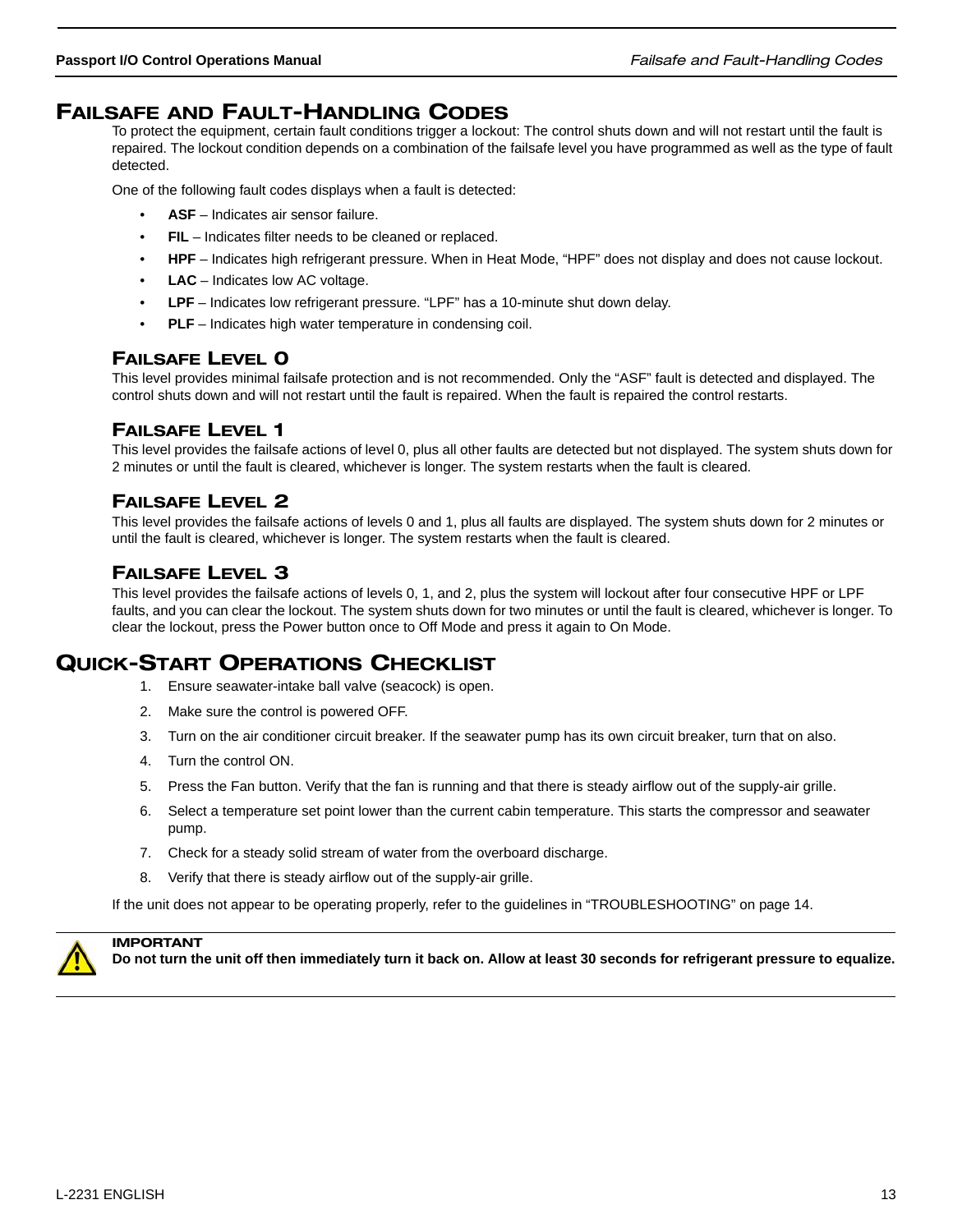## TROUBLESHOOTING

## GENERAL TROUBLESHOOTING

See also "Digital-Controls Troubleshooting" on page 15.

## Table 3: General Troubleshooting

| <b>PROBLEM</b>         | POSSIBLE REASON/SOLUTION                                                                                                                                                                                                                                                                                                                                                                                                                                                                                                                                                                                                                                                                                                                                                                                                                                                                                                                                                                                                                                                                                                                                                                                                                                                                                                                                                                                                                                                                                                                                                                                                                                                                                   |  |  |
|------------------------|------------------------------------------------------------------------------------------------------------------------------------------------------------------------------------------------------------------------------------------------------------------------------------------------------------------------------------------------------------------------------------------------------------------------------------------------------------------------------------------------------------------------------------------------------------------------------------------------------------------------------------------------------------------------------------------------------------------------------------------------------------------------------------------------------------------------------------------------------------------------------------------------------------------------------------------------------------------------------------------------------------------------------------------------------------------------------------------------------------------------------------------------------------------------------------------------------------------------------------------------------------------------------------------------------------------------------------------------------------------------------------------------------------------------------------------------------------------------------------------------------------------------------------------------------------------------------------------------------------------------------------------------------------------------------------------------------------|--|--|
| System will not start. | 1. Air conditioner circuit breaker is off. Turn circuit breaker on at ship's panel.<br>2. Digital control is not turned on. Press the Power button.<br>3. Wrong wiring at terminal strip. Check wiring diagram; correct if necessary.<br>Input-line voltage is insufficient. Check power source (shore/generator) for proper<br>4.<br>voltage. Check wiring and terminals for proper sizes and connections. Verify with a<br>volt-meter that the power at the unit is the same as the power source.<br>5. Push-on connectors or butt splices became disconnected during installation.<br>Disconnect power supply and open electric box, check wiring diagram, correct if<br>necessary.                                                                                                                                                                                                                                                                                                                                                                                                                                                                                                                                                                                                                                                                                                                                                                                                                                                                                                                                                                                                                     |  |  |
| Fan is not running.    | Check "Digital-Controls Troubleshooting" on page 15.                                                                                                                                                                                                                                                                                                                                                                                                                                                                                                                                                                                                                                                                                                                                                                                                                                                                                                                                                                                                                                                                                                                                                                                                                                                                                                                                                                                                                                                                                                                                                                                                                                                       |  |  |
| No cooling or heating. | 1. Temperature set point is satisfied. Lower or raise set point.<br>2. Obstructed seawater flow. Clean seawater strainer. Check for obstructions at speed<br>scoop thru-hull inlet. Check for a good steady flow from the overboard discharge.<br>3. Seawater pump may be air-locked. Remove hose from pump discharge to purge air<br>from line.<br>4. Loss of refrigerant gas. Check air conditioning unit for refrigerant oil leakage, call<br>service technician.<br>5. Seawater temperature too high for cooling or too low for heating. Seawater<br>temperature will directly affect air conditioning unit's efficiency. This air conditioning<br>unit can effectively cool your boat in water temperature up to 90°F (32.2°C) and heat<br>(if reverse-cycle option is installed) in water temperatures as low as 40°F (4.4°C).<br>6. Fan coil is iced (in cooling). Check your specific control troubleshooting section.<br>7. Fan is not running. Check your specific control troubleshooting section.<br>8. Seawater plumbing is air-locked. Ensure that seawater plumbing is installed per the<br>guidelines in this manual.<br>9. Digital control is programmed for Cool or Heat only, or mechanical-control<br>thermostat is rotated too far toward either Cooler or Warmer setting. See the<br>control's Operations Manual for instructions.<br>10. High-pressure switch is open (in cooling) due to improper seawater flow.<br>Strainer or intake may be plugged, seacock may be closed, check seawater hose for<br>kinks or collapses. Verify pump operation. Check pump circuit breaker if applicable.<br>11. High-pressure switch is open (in heating) due to improper airflow. Remove any |  |  |
| No heating.            | obstructions in return air stream. Clean return air filter and grille. Check for crushed or<br>restricted ducting, ducting must be as straight, smooth and taut as possible.<br>12. High-pressure switch is open (in heating) due to high seawater temperature.<br>System may cycle on high pressure if seawater temperature is above 55°F (12.8°C).<br>13. Compressor's thermal overload is open due to either of the above reasons.<br>Compressor needs to cool down. Turn system off for a while (it may take up to three<br>hours to reset thermal overload).<br>Unit is "cool only", or if reverse cycle, reversing valve may be stuck. Tap reversing<br>valve lightly with rubber mallet while unit is in heat mode. Call for service if that does not<br>correct the problem.                                                                                                                                                                                                                                                                                                                                                                                                                                                                                                                                                                                                                                                                                                                                                                                                                                                                                                                       |  |  |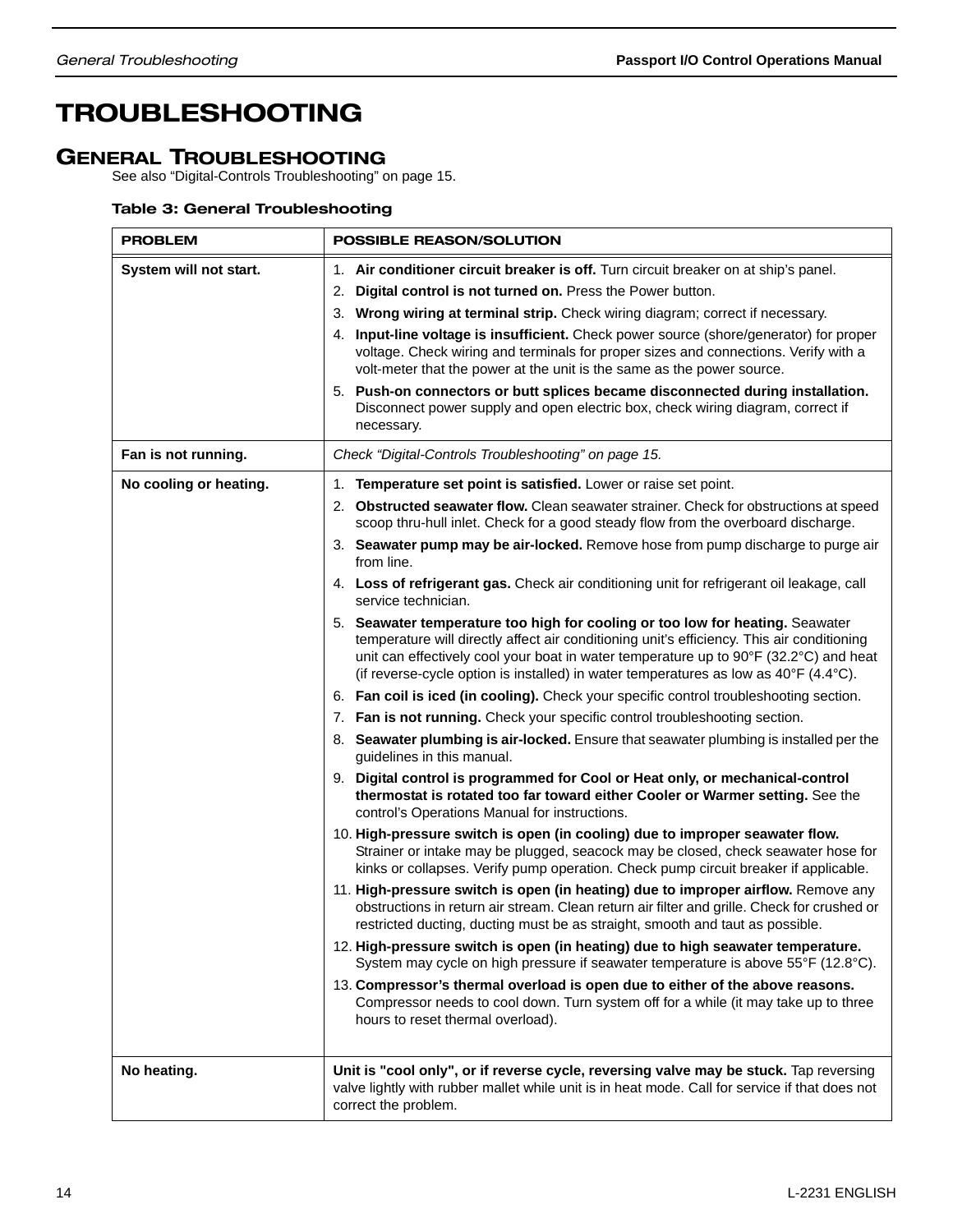#### Table 3: General Troubleshooting (continued)

| <b>PROBLEM</b>                                    | <b>POSSIBLE REASON/SOLUTION</b>                                                                                                                                                                                                                                                                                                                               |  |  |
|---------------------------------------------------|---------------------------------------------------------------------------------------------------------------------------------------------------------------------------------------------------------------------------------------------------------------------------------------------------------------------------------------------------------------|--|--|
| Low airflow.                                      | 1. Airflow is blocked. Remove any obstructions in return-air stream. Clean return-air<br>filter and grille. Check for crushed or restricted ducting; ducting must be as straight,<br>smooth and taut as possible.<br>2. Fan Coil is iced. See below.                                                                                                          |  |  |
|                                                   | 3. Fan speed is set to manual low. If the fan speed is set to manual low, press and<br>release the Fan button until the desired fan speed and airflow are reached. If you<br>want automatic fan speed control, press and release the Fan button until the letter "A"<br>displays.                                                                             |  |  |
| Fan coil is iced.                                 | 1. Thermostat set point is too low. Raise set point.                                                                                                                                                                                                                                                                                                          |  |  |
|                                                   | 2. Improper airflow. Remove any obstructions in return air stream. Clean return air filter<br>and grille. Check for crushed or restricted ducting, must be as straight, smooth and<br>taut as possible. See the Digital Controls Troubleshooting section below for<br>reprogramming options.                                                                  |  |  |
|                                                   | 3. Supply air is short-cycling. Redirect supply air so that is not blowing into the return<br>air stream. Seal any air leaks on duct.                                                                                                                                                                                                                         |  |  |
|                                                   | 4. Humidity level too high. Close hatches and doors.                                                                                                                                                                                                                                                                                                          |  |  |
|                                                   | 5. When all else fails. Switch air conditioning unit to heat until ice melts or use hair<br>dryer to melt.                                                                                                                                                                                                                                                    |  |  |
| Water coil is iced in the<br><b>Heating Mode.</b> | Seawater temperature is below 40°F (4.4°C). Shut down system to prevent damage to<br>condenser. Allow coil to defrost.                                                                                                                                                                                                                                        |  |  |
| System runs continuously.                         | 1. Set point temperature is improperly set: too low for cooling or too high for<br>heating. Raise or lower set point.                                                                                                                                                                                                                                         |  |  |
|                                                   | 2. Porthole or hatches open. Close all port holes and hatches.                                                                                                                                                                                                                                                                                                |  |  |
|                                                   | 3. Seawater temperature too high for cooling or too low for heating. Seawater<br>temperature will directly affect the air conditioning unit's efficiency. This air<br>conditioning unit can effectively cool your boat in water temperatures up to 90°F<br>$(32.2^{\circ}C)$ and heat (if reverse cycle option is installed) in water as low as 40°F (4.4°C). |  |  |
|                                                   | 4. Improper air sensor location. Check your specific control troubleshooting section.                                                                                                                                                                                                                                                                         |  |  |

## DIGITAL-CONTROLS TROUBLESHOOTING

See also "General Troubleshooting" on page 14.

#### Table 4: Digital-Controls Troubleshooting

| <b>PROBLEM</b>                                                                  | <b>POSSIBLE REASON/SOLUTION</b>                                                                                                                                                                                                                                                      |
|---------------------------------------------------------------------------------|--------------------------------------------------------------------------------------------------------------------------------------------------------------------------------------------------------------------------------------------------------------------------------------|
| Digital display panel is not<br>lit.                                            | The 8-pin display-cable plugs are not making contact (unplugged, dirty, bent, or<br>broken pins). With POWER OFF at the circuit breaker, remove connector and inspect. If<br>damaged, replace connector or entire display cable.                                                     |
| Fan is not running or runs<br>continuously.                                     | Digital control is programmed for either fan cycling with compressor or continuous<br>fan operation. Reprogram parameter P-14. Note: When configured for electric heat, after<br>a heat cycle ends the fan will stay on for 4 minutes even if the fan is set to cycled<br>operation. |
| Fan is not running but the<br>compressor is.                                    | Failed triac on circuit board. Send for repair or call local service technician.                                                                                                                                                                                                     |
| <b>Fan runs continuously</b><br>although it is set to cycle<br>with compressor. | Failed triac on circuit board. Send for repair or call local service technician.                                                                                                                                                                                                     |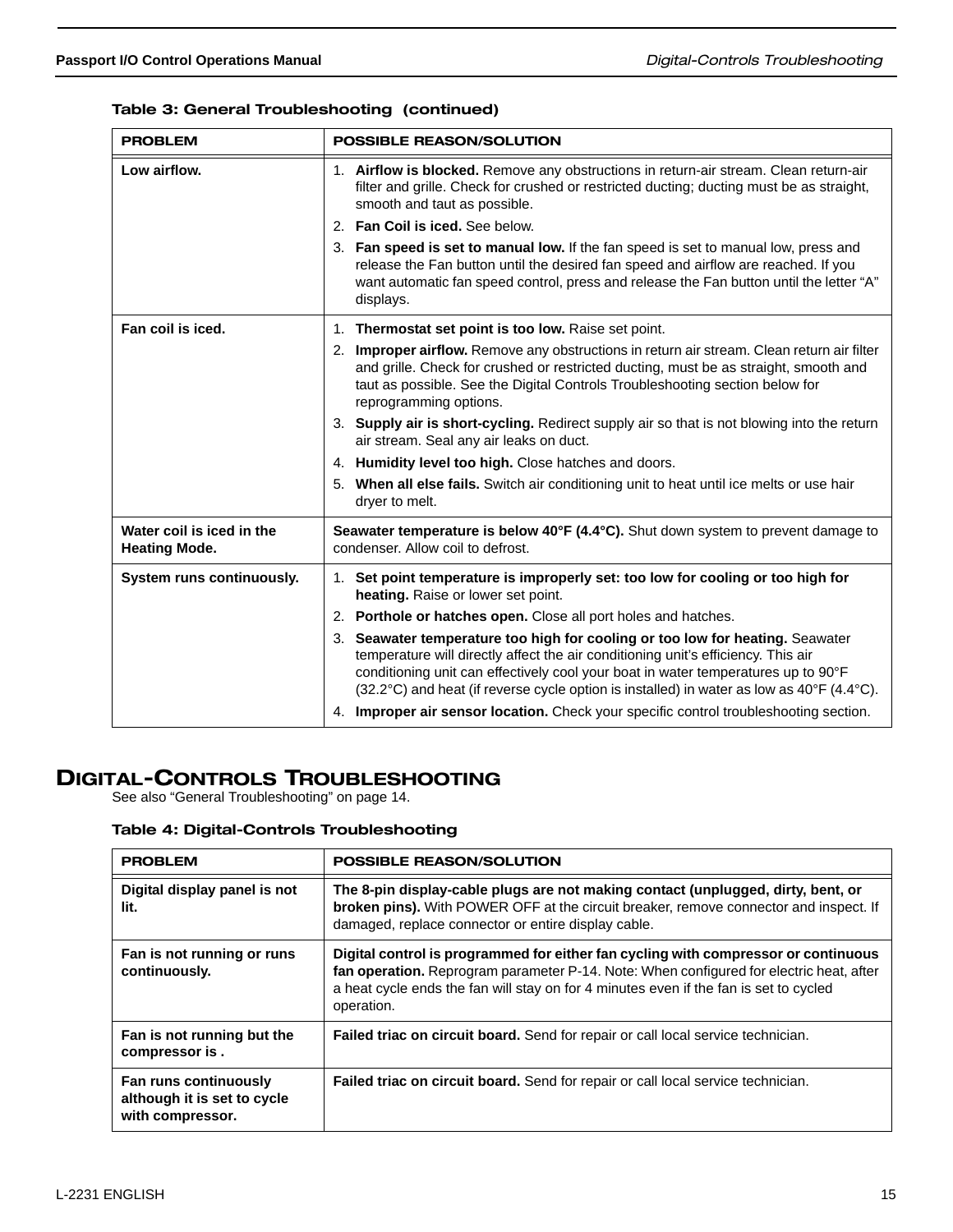## Table 4: Digital-Controls Troubleshooting (continued)

| <b>PROBLEM</b>                                     | POSSIBLE REASON/SOLUTION                                                                                                                                                                                                                                                                                                                                                                                                                                                                                       |  |  |
|----------------------------------------------------|----------------------------------------------------------------------------------------------------------------------------------------------------------------------------------------------------------------------------------------------------------------------------------------------------------------------------------------------------------------------------------------------------------------------------------------------------------------------------------------------------------------|--|--|
| No cooling or heating.                             | Digital control programmed for heat or cool only. Reprogram parameter P-1.<br>1.<br>2. "HPF" or "LPF" is displayed. See below.                                                                                                                                                                                                                                                                                                                                                                                 |  |  |
| No heat.                                           | Digital Control may be set to Electric Heat, not Reverse Cycle. Reprogram parameter<br>$P-15.$                                                                                                                                                                                                                                                                                                                                                                                                                 |  |  |
| Unit switches to heat while in<br>Cool Mode.       | De-icing feature enabled due to coil icing up. Reprogram parameter P-8                                                                                                                                                                                                                                                                                                                                                                                                                                         |  |  |
| Fan coil is iced.                                  | Improper airflow. See the General Troubleshooting section above first, before<br>reprogramming digital control.                                                                                                                                                                                                                                                                                                                                                                                                |  |  |
|                                                    | Reprogram parameter P-8 to enable de-icing. If de-icing cycle does not melt ice, switch<br>air conditioning unit to heat until ice melts or use hair dryer to melt ice.                                                                                                                                                                                                                                                                                                                                        |  |  |
|                                                    | If problem persists, reprogram Low Fan Speed Limit for maximum value. Set P-3 to 64.                                                                                                                                                                                                                                                                                                                                                                                                                           |  |  |
| System runs continuously.                          | Improper air sensor location. Verify display head location with criteria found in the<br>control manual. Install alternate air sensor if necessary. Ensure the control display is<br>located out of direct sunlight and away from open doors or hatches. Or, if using an<br>alternate air sensor, ensure the sensor is located directly in the system's return-air path to<br>obtain an accurate reading.                                                                                                      |  |  |
| "ASF" is displayed.<br>(Air Sensor Failure)        | 1. Indicates failed face plate air sensor, alternate air sensor or display cable.<br>Unplug alternate air sensor if installed or plug in alternate air sensor if not installed.<br>Try another display cable.                                                                                                                                                                                                                                                                                                  |  |  |
|                                                    | 2. Damaged jack/socket in display head or on circuit board. Visually check to see<br>that pins inside socket are not bent or corroded. Repair or replace display or circuit<br>board if needed.                                                                                                                                                                                                                                                                                                                |  |  |
| "FIL" is flashing<br>(Filter Reminder)             | Filter needs to be cleaned or replaced. Clean or replace filter, and reset P-21 to "00".                                                                                                                                                                                                                                                                                                                                                                                                                       |  |  |
| "HPF" is displayed.<br>(High Refrigerant Pressure) | 1. High-pressure switch is open (in cooling) due to improper seawater flow.<br>Strainer or intake may be plugged, seacock may be closed. Check seawater hose for<br>kinks or collapses. Verify pump operation; check pump circuit breaker if applicable.<br>2. High-pressure switch open (in heating) due to improper airflow. Remove<br>obstructions in return air stream. Clean air filter and grille. Check for crushed or<br>restricted ducting. Ducting must be as straight, smooth and taut as possible. |  |  |
|                                                    | If problem persists, reprogram Low Fan Speed Limit for maximum value. Set P-3 to<br>64, and set the reverse fan speeds during Heating Mode parameter P-13 to "rEF", or<br>manually set fan speed to high.                                                                                                                                                                                                                                                                                                      |  |  |
| "LAC" is displayed.                                | Supply voltage is too low. Verify power to unit with multimeter.<br>1.                                                                                                                                                                                                                                                                                                                                                                                                                                         |  |  |
| (Low AC Voltage)                                   | 2. Voltage is improperly calibrated. Verify that P-22 matches voltage reading to unit<br>with a multimeter. Adjust P-22 if necessary.                                                                                                                                                                                                                                                                                                                                                                          |  |  |
| "LPF" is displayed.<br>(Low Refrigerant Pressure)  | 1. Low-pressure switch is open due to low seawater and/or low return air<br>temperatures. Try restarting the air conditioning unit, the optional low pressure<br>switch has a ten minute shutdown time delay that may be in effect.                                                                                                                                                                                                                                                                            |  |  |
|                                                    | 2. Low pressure switch is open due to loss of refrigerant. Check air conditioning unit<br>for refrigerant oil leakage, call service technician.                                                                                                                                                                                                                                                                                                                                                                |  |  |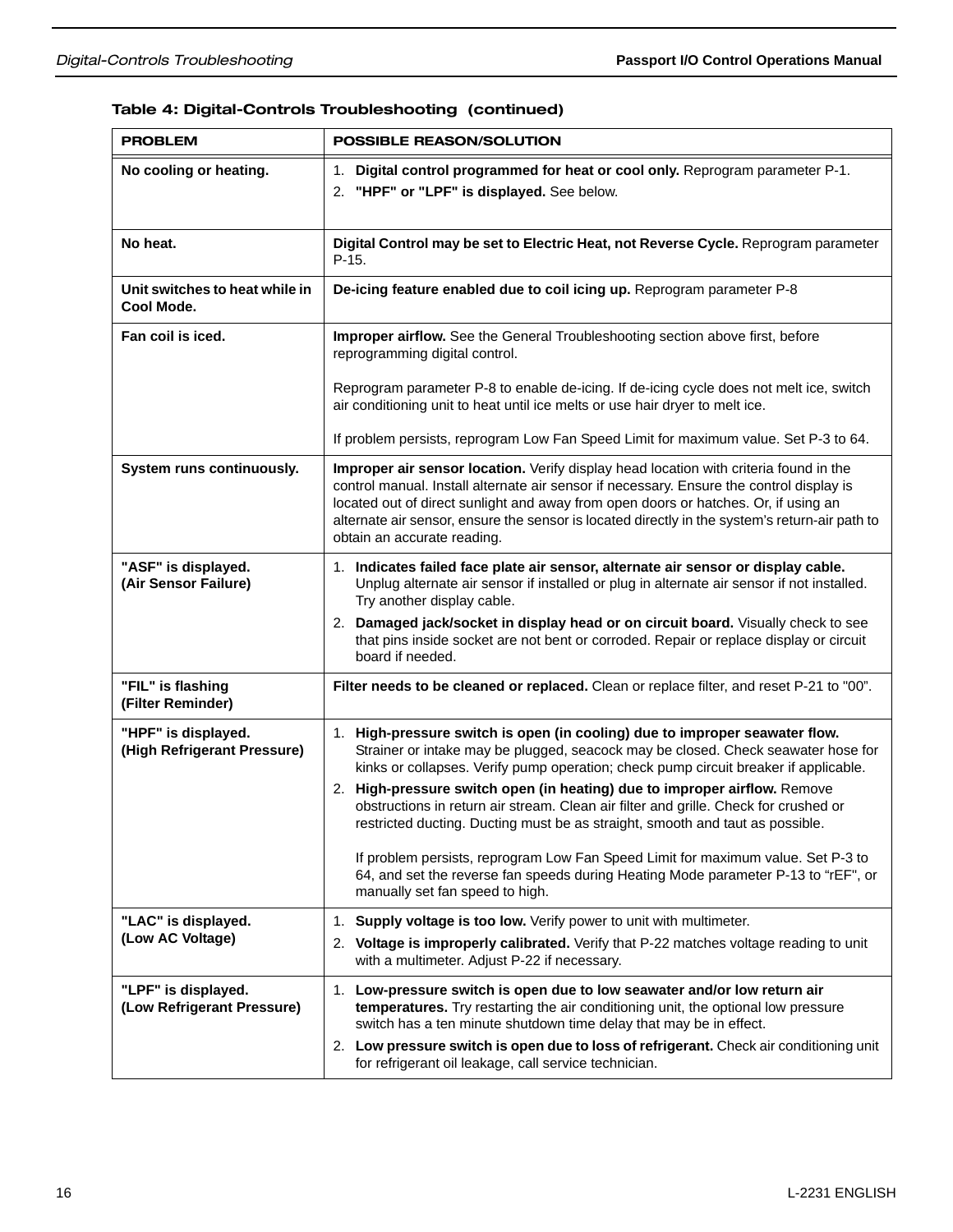| <b>PROBLEM</b>                         | <b>POSSIBLE REASON/SOLUTION</b>                                                                                                                                          |  |  |
|----------------------------------------|--------------------------------------------------------------------------------------------------------------------------------------------------------------------------|--|--|
|                                        |                                                                                                                                                                          |  |  |
| "PLF" is displayed.<br>(Low Pump Flow) | <b>Condenser coil is too hot.</b> Verify that unit is getting water flow, and that condenser is<br>not fouled.                                                           |  |  |
|                                        | 2. Thermistor is damaged. Unplug water sensor if installed. Try another if it is<br>available.                                                                           |  |  |
|                                        | <b>Damaged jack/socket on circuit board.</b> Visually check to see that pins inside<br>З.<br>socket are not bent or corroded. Repair or replace circuit board if needed. |  |  |

Table 4: Digital-Controls Troubleshooting (continued)

## MAINTENANCE

## SYSTEM COMPONENTS

## REVERSING VALVE

Reverse-cycle (cooling and heating) units have a reversing valve that must be energized periodically to keep the internal parts moving freely. To do this, switch the air conditioner unit into Heat Mode for a few seconds once a month.

## SEAWATER STRAINER

Ensure your pump receives adequate seawater flow by regularly cleaning the strainer basket. Periodically check the overboard discharge for a steady stream of water. Check seawater intake speed scoop for obstructions. Make sure hoses are not looped, kinked or crushed.

## CONDENSER COIL

A marine-growth-fouled coil reduces efficiency, raising total system pressure and decreasing its ability to produce cold air.

- 1. With the system turned off at the circuit breaker on the ship's panel, disconnect the inlet and outlet connections of the condenser coil.
- 2. Use chemical-resistant hoses (white PVC 5/8" I.D., etc.) to connect the inlet of the condenser coil to the outlet of a chemical resistant, submersible pump (P-500 pump, etc.) and let the hose connected to the coil outlet flow freely into the container mentioned below.
- 3. Place a strainer or piece of screen over the inlet of the pump and submerse the pump into a container filled with a 5% solution of muriatic or hydrochloric acid and fresh water or use a premixed over-the-counter solution. Use as large a container as possible to hold the solution (5-25 gallons [19-95 liters]).



**CAUTION** 

**Avoid spilling or splashing the solution. Follow all warnings and recommendations given by the manufacturer of any acids or premixed solutions.**

- 4. Power the pump and circulate the solution through the condenser coil for 15-45 minutes depending upon the size of the coils and the extent of the contamination. Visual inspection of the solution in the container should indicate when the contamination removal has stopped.
- 5. Circulate fresh water through the coil to flush any residual acid from the system.
- 6. Restart the system and check operational parameters to ensure thorough cleaning has taken place. Additional cleaning may be necessary with extreme contamination.



**For the purpose of protecting the environment, dispose of any contaminated acid solutions in accordance with federal, state and/or local regulations.**

## RETURN-AIR FILTER

Check the return-air filter about once a month and clean as necessary. To clean the filter, remove it from the unit, rinse with water, air dry and reinstall.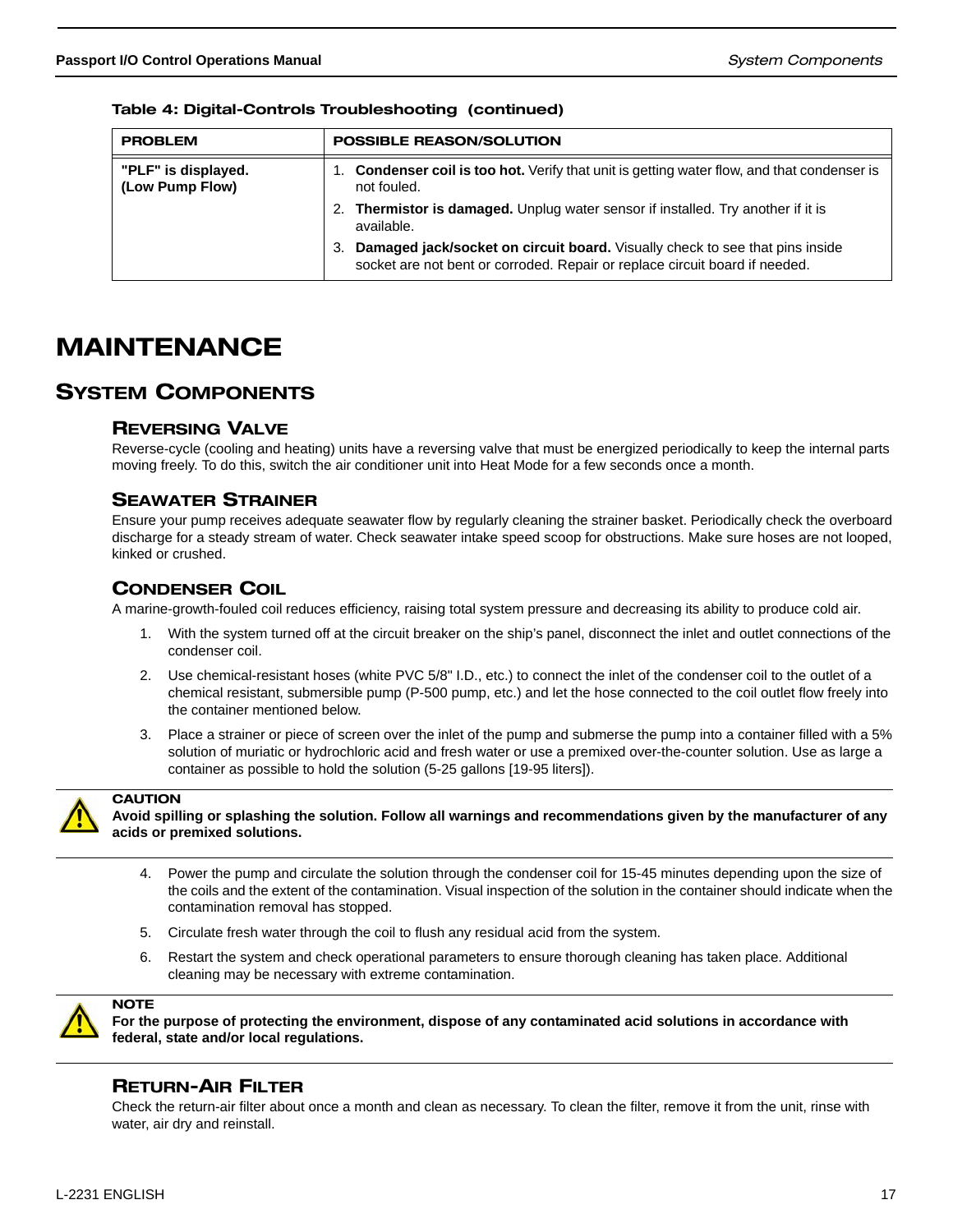### **WINTERIZATION**

There are several methods of winterization, some of which work better than others. Any method that causes the antifreeze solution to flow downward is the method of choice. By this means, the antifreeze solution displaces any trapped water and eliminates the possibility of it freezing in hidden areas.

Choose the method that works best for you. In the following four methods, the first two use a 50/50 nonpolluting biodegradable antifreeze/water solution:

- Pump antifreeze solution into the overboard thru-hull fitting, and discharge through the intake thru-hull fitting.
- Use the seawater pump to pump antifreeze solution through the system and discharge through the overboard thru-hull fitting: Close seacock, remove hose from strainer discharge, raise hose above pump (so pump does not lose its prime) and pour in antifreeze solution. Pump solution through system. The strainer and hose to seacock need to be drained of water.
- Use pressurized air injected at the overboard discharge fitting to force system water through the seawater intake fitting, thus expelling any trapped water from the system.
- Use pressurized air injected at the seawater intake fitting to force system water through the seawater overboard discharge fitting, thus expelling any trapped water from the system.

In addition, since the seawater pump utilizes a magnetically driven impeller, remove the impeller from the wet-end assembly, wipe with an alcohol solution, and store in a warm, dry area until commissioning takes place.



**NOTE** 

**Collect all discharged liquids and recycle or dispose of in a proper manner in accordance with federal, state and/or local regulations.**

## AUTOMATED FACTORY SELF-TEST PROGRAM

The Passport I/O software contains a self-test program to facilitate factory testing of the entire air conditioning system. Once the self-test program is activated, the test cycle continues until the AC power is interrupted or the Power button is pressed once, which returns the system to Off Mode.

**To activate the self-test program,** disconnect the AC power, then press and hold the Power button while restoring the AC power. During Power-On Reset (the display indicates "888" and all LEDs are lit), release the Power button. The control is now in the self-test program and "tSt" appears in the display.

Once activated, the self-test software continuously executes the following commands:

- 1. Turn on Heat Mode and supply heating for ten minutes.
- 2. Stop heating and run only the fan for five minutes.
- 3. Switch to Cool Mode and continue cooling for ten minutes.
- 4. Stop cooling and run only the fan for five minutes.
- 5. Return to step one and repeat procedure until interrupted.

**To halt the self-test program,** press the Power button once or interrupt the flow of AC power.

## **SERVICE UTILITIES**

#### HOUR METER

The Hour Meter provides a way to judge a compressor's longevity based on actual run time. Total compressor-cycle time is saved in EEPROM every six minutes of continuous compressor running time. Cycle times of less than six minutes are discarded to conserve memory and allow the most flexible Hour Meter possible.

**To view the Hour Meter,** disconnect AC power then press the Down button. While holding the Down button, restore AC power. After Power-On Reset is complete (the display indicates "888" and all LEDs are lit), the following Hour Meter information appears in the display:

- 1. "Hr" displays for one second.
- 2. The display blanks out for one second then displays for three seconds a two-digit number representing thousands of hours. (For example, a display of "02" equals 2,000 hours.)
- 3. The display blanks out for one second then displays for three seconds a three-digit number representing hundreds, tens, and ones of hours. (For example, a display of "163" equals 163 hours. Combined with the example above, the complete Hour Meter reading is 2,163 hours.)
- 4. The display returns to its last operating state before power was removed.

18 L-2231 ENGLISH Maximum recordable time is 65,536 hours, at which point the meter stops and can only be reset by a service technician.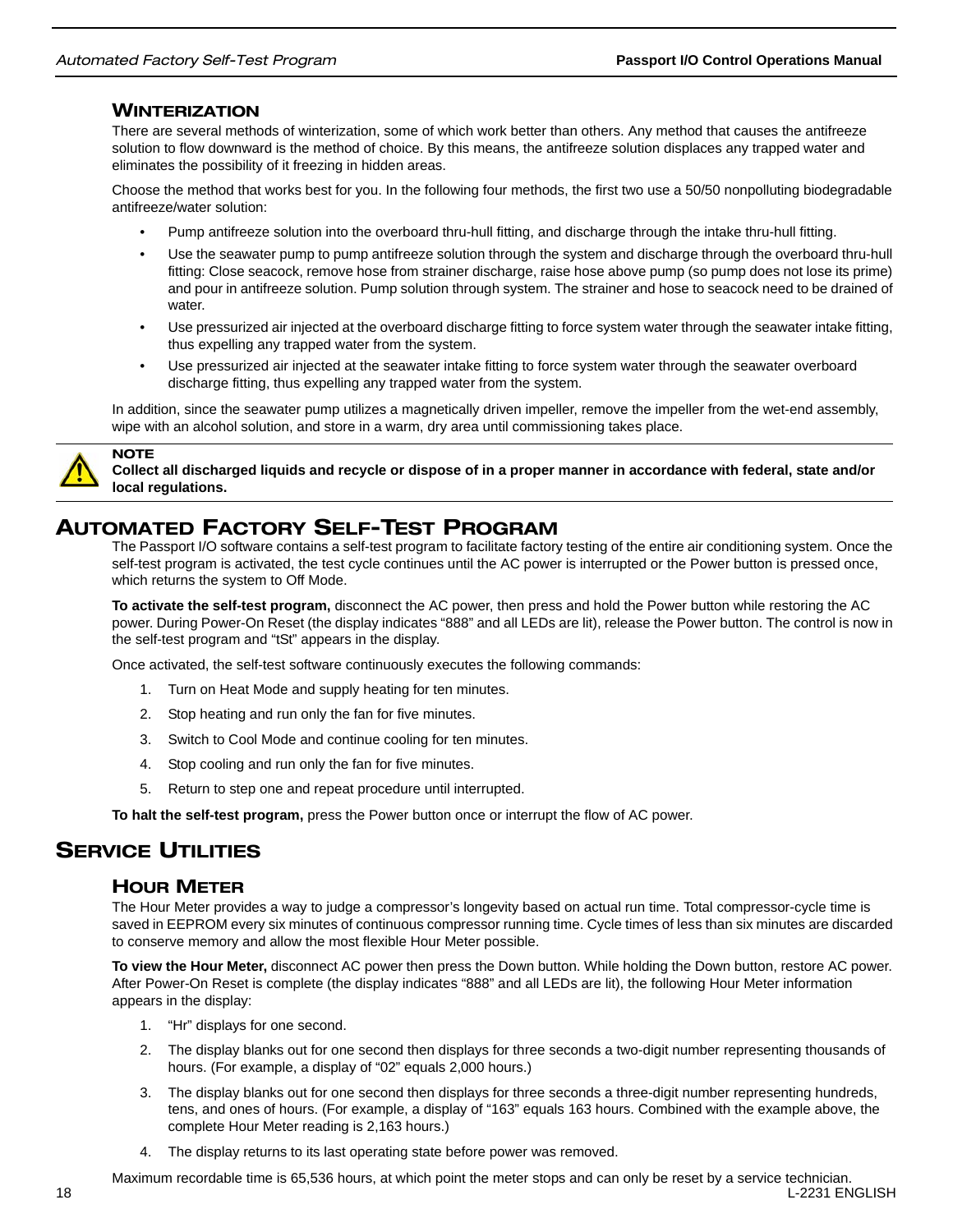## SERVICE HISTORY LOG

The control records and remembers the eight most recent faults. Each time a fault is detected, a one-hour timer starts. Three consecutive faults within that hour cause system shut down, lockout, and the fault code displays.

The following events are entered into the service history log:

- High Refrigerant Pressure (HPF)
- Low Refrigerant Pressure (LPF)
- Air Sensor Failure (ASF)
- Low AC Voltage (LAC)
- Pump or Loss of Seawater (PLF)

During the timed hour, to conserve memory, recurring faults of the same type are not recorded in the service history log. Continuous operation for one hour without the same recurring fault clears that fault counter, but the event remains in the service history log until overwritten. If a different fault is detected during the hour, it is also entered into the service history log.

- **To view the service history log,** disconnect AC power then press the Fan button. With the Fan button pressed, restore AC power. When Power-On Reset is complete (the display indicates "888" and all LEDs are lit), release the Fan button. The display flashes the most recently detected fault, followed by the event chronology number. To view other detected events, press the Up button or the Down buttons.
- **To clear the service history log,** simultaneously press the Power and Down buttons.
- **To exit the service history log,** press the Power button or wait thirty seconds without pressing any button.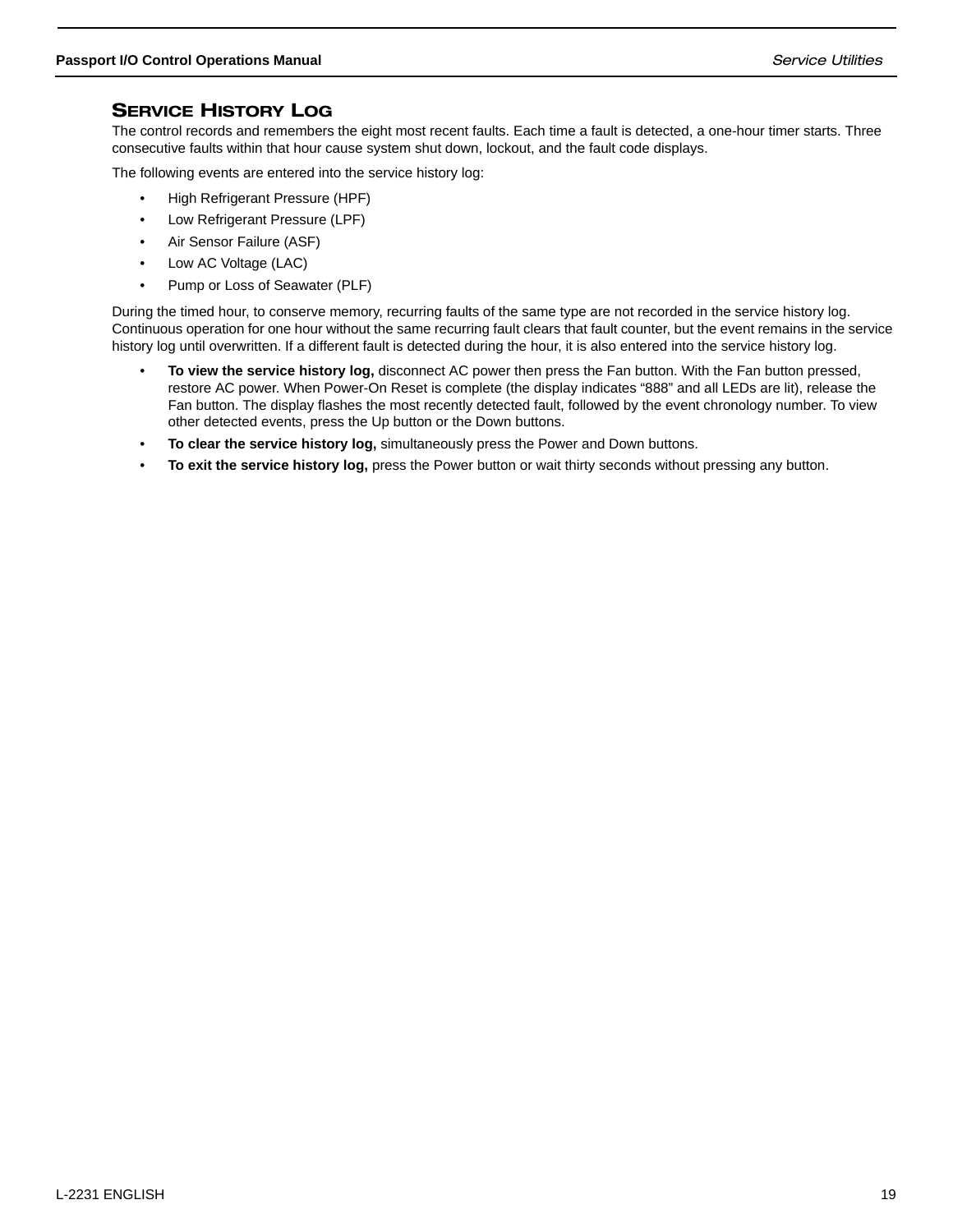## SPECIFICATIONS

## **OPERATIONAL**

| Ambient Temperature Operating Range Displayed 5°F to 150°F (-15°C to 65.6°C) |  |
|------------------------------------------------------------------------------|--|
|                                                                              |  |
|                                                                              |  |
|                                                                              |  |
|                                                                              |  |
|                                                                              |  |
|                                                                              |  |
|                                                                              |  |
|                                                                              |  |
|                                                                              |  |
| For circuit boards revision F and newer:                                     |  |
|                                                                              |  |
|                                                                              |  |
| For circuit boards revision E and older:                                     |  |
| Heater Output (using heater relay) 30 Amps @ 115 VAC                         |  |
|                                                                              |  |
|                                                                              |  |
|                                                                              |  |
|                                                                              |  |
|                                                                              |  |
|                                                                              |  |
|                                                                              |  |
|                                                                              |  |
|                                                                              |  |

## **DIMENSIONS**

## CABLE LENGTHS

| Alternate Air Sensor Central System (optional) 30' (9.1m) Standard                     |  |
|----------------------------------------------------------------------------------------|--|
|                                                                                        |  |
| All custom cable lengths supplied in standard 5' (1.5m) increments 75' (22.9m) Maximum |  |



**NOTE Maximum length of display and sensor cables is 75 feet (22.9m). The outside-air sensor and alternate air sensor are optional items and are not included with the standard control package.**

## SYSTEM INPUTS

## WARRANTY AGREEMENT

This control may be covered under Dometic's Unit Warranty or Dometic's Part Warranty. Please refer to the specific warranty data sheet for more information.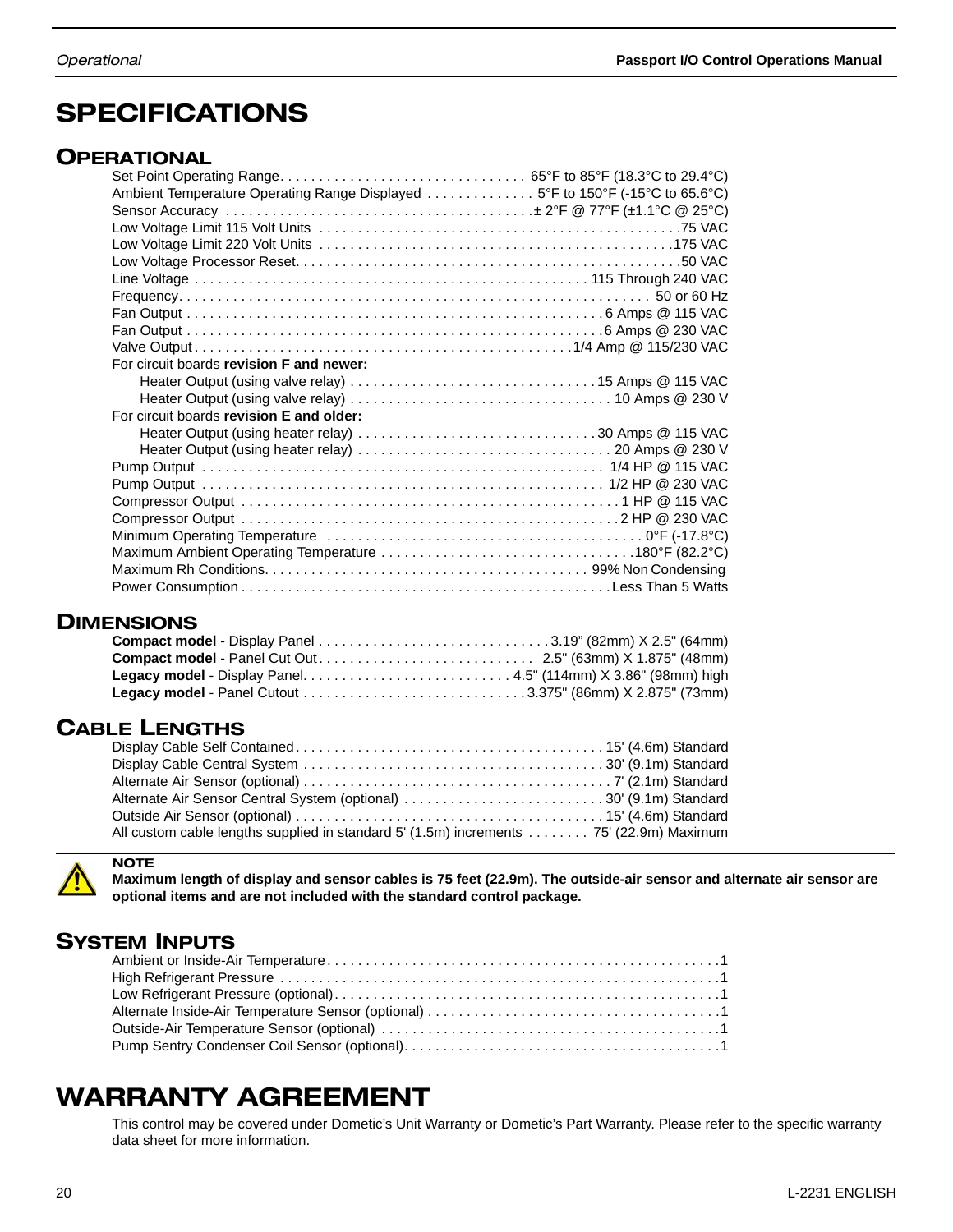## DIAGRAMS SAMPLE WIRING DIAGRAM



IMPORTANT

**This is a sample diagram. Wire colors may vary. See unit's specific diagram located in electrical box. Turn power off before opening electrical box.**

#### Figure 2: Sample Passport I/O Digital Control Wiring Diagram